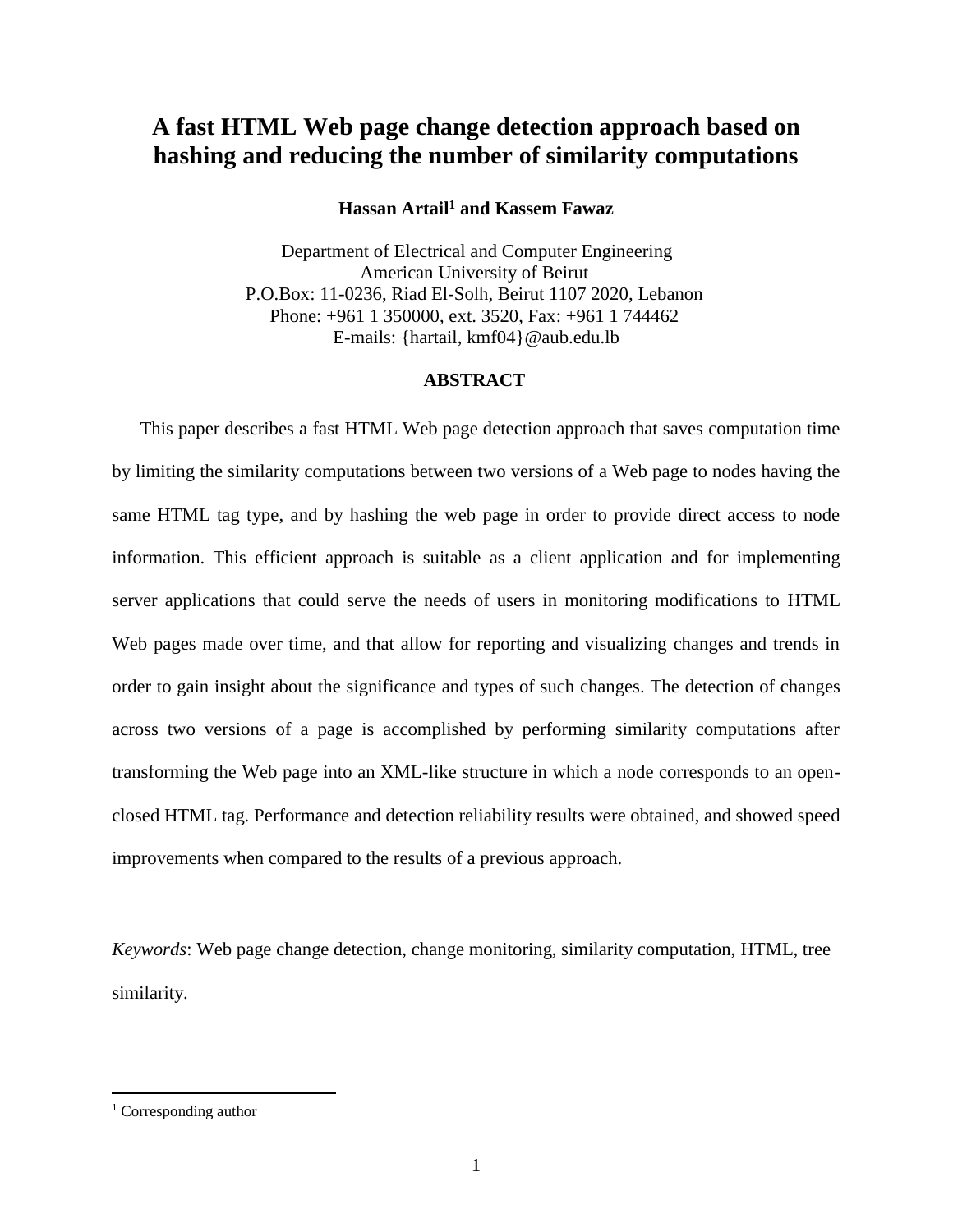#### **1. Introduction**

Changes occurring in web pages are best classified as content changes (e.g., deletions, and additions of text), layout change (e.g., changes in the position of elements in the page), and attributes change (e.g., changes in fonts and colors) [10]. Hence, in addition to tracking content changes, any useful detection system should also be able to track changes in layout.

Most change detection approaches are computationally complex and require non-polynomial running time [4, 5]. Some of the well-known systems that fit the above characteristics are HTMLDiff [11], NetMind [22], WebCQ [20], WebVigiL [3], and CMW [10]. These basically work by estimating the rate of change that occurred between the reference web page and its updated version, and eventually locating the differences between them.

In this work, we propose an efficient method for detecting web pages changes. It generates subtrees corresponding to elements that are directly connected to the BODY HTML tag. The tags found are used to *mark* the nodes in the subtrees belonging to the two pages being compared and are employed to limit the similarity computations to nodes having the same mark. Subtrees with the highest average similarity coefficients are considered to be the most similar. Using this information, changes in the updated version of the Web page are identified and located. Additionally, a scheme was employed to speed up the algorithm through hashing the web page in order to provide direct access to subtree nodes during the comparison process.

# **2. Related work**

One challenge that has not been addressed sufficiently in the literature is the large time it takes to compare HTML web pages, a task that is necessary to detect and locate differences between them. This is because in order to infer changes between two HTML web pages, all the different HTML nodes (corresponding to content and attributes of tags) have to be compared,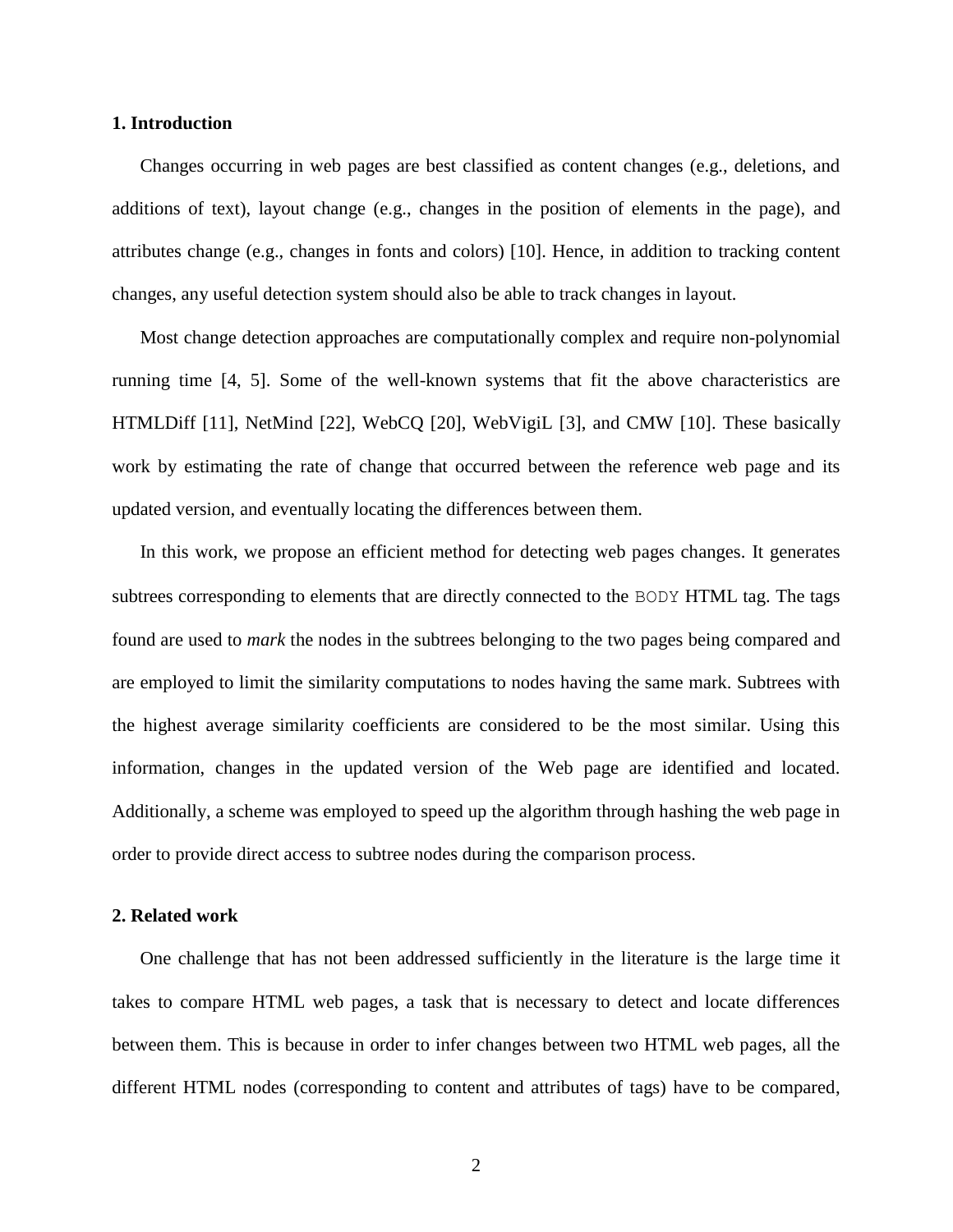typically leading to an NP-hard problem [4, 5]. In this regard, the approach in [10] uses the  $O(N^3)$  Hungarian algorithm to compute the maximum weighted matching on a weighted bipartite graph and has a running time in  $O(N_2 \times N_1^3)$ , where  $N_1$  and  $N_2$  are respectively the number of nodes in the old page and in the new (changed) page. This running time becomes significantly large as the value of  $N_1$  is increased, i.e., as the selected region of interest in the old page (to be monitored for changes) is increased from a small portion to the whole page.

An existing web change detection product is *Copernic Tracker* [24], which is a software aimed at monitoring websites. It can track changes in the text and images and monitor for the presence of specific text. The system however does not allow for specifying how much emphasis to place on monitoring different aspects of the Web page and does not provide a utility for restricting the detection to a specific zone. Furthermore, it does not reveal performance data that discusses speed or accuracy. A second product is *WebSite-Watcher* [29], which includes the ability to monitor pages behind logins. The system offers limited freedom for selecting a zone to monitor and lacks a proper user interface to show the changes. This system also does not provide objective performance data other than subjective user reviews. A third system is *WebCQ* [28], which offers personalized delivery of change notifications and summarization plus prioritization of changes. Notifications can be sent via email to the user reporting content changes only. These describe modifications to text, hyper-links, image references, and keywords, in addition to reporting modification date and page size changes. The authors however promise to implement into WebCQ a structure-aware change detection and difference algorithm in the future [19].

In terms of published research work, several papers were found that tackle the design of efficient algorithms for detecting changes in Web pages. In [7], [27] and [14], various *diff*  algorithms are described for detecting changes in XML documents. The algorithm in [14] is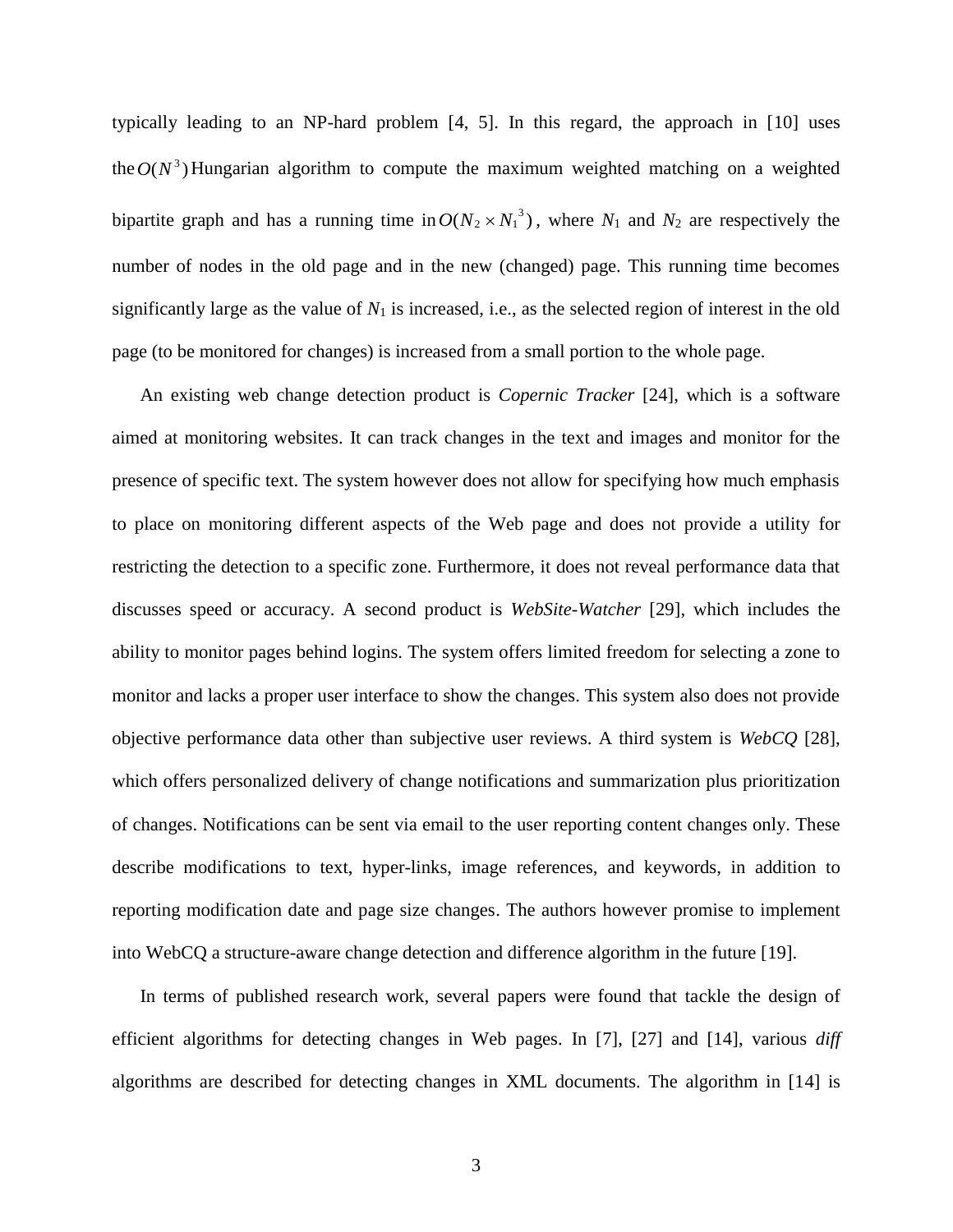based on finding and then extracting the matching nodes from the two trees that are being compared. From the non-matching nodes, the change operations are next detected. Matching of nodes is based on comparing signatures (functions of node content and children) and order of occurrence in common order subsequences of nodes. The works in [7] and [27] use *edit scripting* to compare two documents and transform the pages to trees according to the XML structure. The strength of these algorithms lies in their low time-complexity, which is in the order of *O*(*n*log*n*). However, this high performance cannot be achieved when comparing HTML documents as it relies on certain XML features. Edit scripting alone is not sufficient for achieving *O*(*n*log*n*) or polynomial running time, especially if move operations (parts of the document are moved around) are to be considered. In fact, it has been shown that edit scripting with move operations is NP-hard [15, 5]. Basically, an edit script on a tree  $T_1$  is a sequence of operations (insertions, deletions, and updates) that generates another tree **T**2. The discussed *diff* algorithms consider that if a node in  $T_1$  is matched to a node in  $T_2$ , then their parents are also matched. Under this convention, two trees that have unmatched roots can never include matches: if M is a matching from  $T_1$  to  $T_2$  then  $M = \phi$  if and only if (Root (T1), Root (T2))  $\notin M$ , according to [27]. Under this hypothesis, high performance can be achieved since a matching between two nodes can now be propagated bottom-upwards in the tree. Unlike HTML, XML enforces structure in that there are no unclosed and out-of-order tags, and more importantly, in a well-formed and typical XML document, children of some node tend to have a parent of a *unique tag type*. In the example below for instance, the tag type  $\langle \text{book} \rangle$  is a unique child of the tag type  $\langle \text{library} \rangle$ :

# <library><book>...</book><book>...</book></library>

In other words, it is unlikely to find  $\langle \text{book} \rangle$  as a child of another tag type. Typically, well formed XML documents are used for structuring data, and in that context, the hierarchy tends to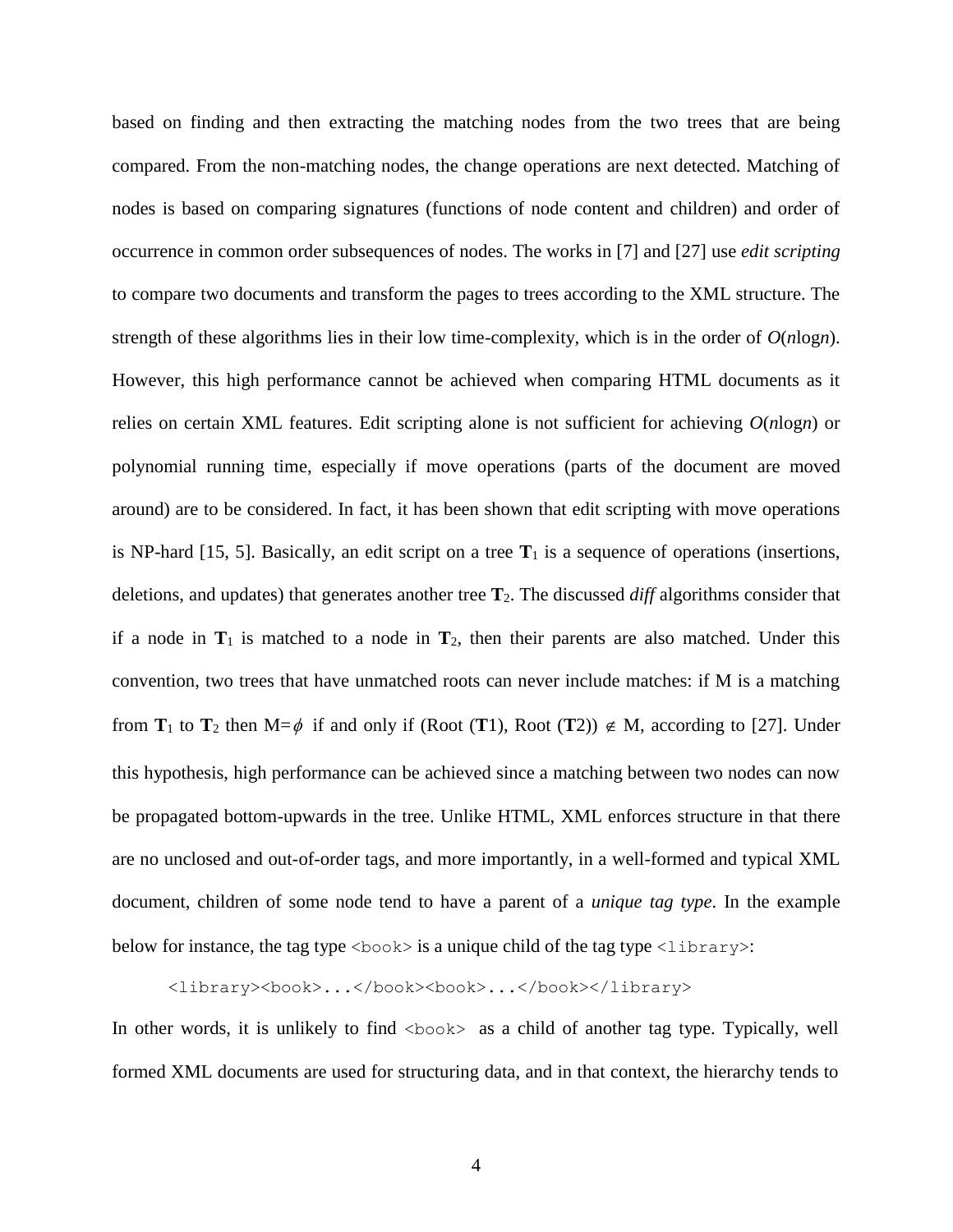be quite well defined. However, in HTML markup, this relationship between tag types and their ancestors does not hold, as we obviously can have the same tag type present in several subtrees that are rooted at different nodes. For such reasons, the parsing and matching of HTML is much more difficult [18].

The work in [10] transforms an HTML document into a tree structure and categorizes node information into content, structure, and attributes. Three similarity measures are used to detect changes of these three categories: intersect (percentage of similar words), typedist (measure of the position of the elements in the tree), and attdist (measure of the relative weight of similar attributes), respectively. In searching for the most similar subtree between two pages, the system supposedly uses the Hungarian algorithm [16], but no details on its use are given. The experimental results only show the effects of the emphasis measures on detection accuracy and do not discuss speed performance. It should be mentioned that this approach is able to detect node type changes (e.g., a UL node changing to an OL node, or vise versa, in the document tree) whereas our proposed approach applies the node comparison between same types, and thus will not detect such changes. An earlier change detection system was described in [8]. This system, which was called AIDE, provides personalized views of how pages on the Internet change. It uses the so-called *HtmlDiff* algorithm, which is built on top of the UNIX *diff* utility [13]. It tries to find a common (not necessarily contiguous) subsequence of two sequences of words that has the longest length. Although the system was designed as a server application, no speed performance data was discussed.

# **3 Improved detection framework**

The operation of the proposed approach is generally depicted in Figure 1. The entire process is started by the crawler, which is launched by a daemon process that runs periodically. Every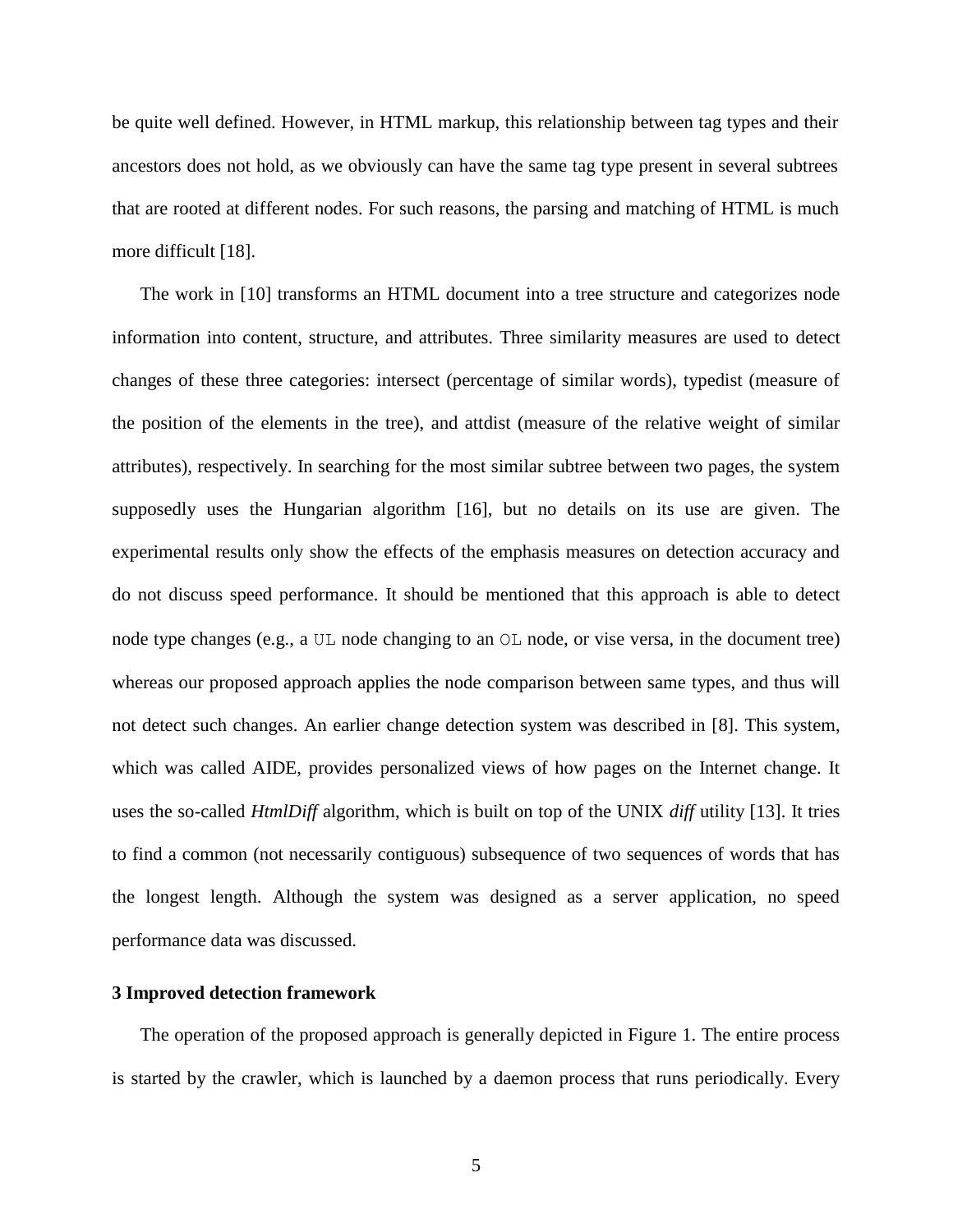time this process runs, it checks a schedule to determine if there are Web pages that need to be downloaded and subsequently compared to their corresponding stored versions. The schedule in turn is populated through a user interface that allows the user to specify the web page to monitor in addition to supplying information that controls the monitoring process. Moreover, when a user adds a URL to the list of pages to be monitored, he or she can specify a zone within the page that limits the change detection to this zone. At the conclusion of each change detection occurrence, the application writes to the disk data that describe the changes and their locations within the page. This allows the user or another program to query the application to view the actual changes on the page itself (highlighted), to generate reports that describe the type and significance of changes, or to plot the changes history.



**Figure 1.** General diagram of proposed approach

Change detection is accomplished by comparing the newly-downloaded Web page to a previously-downloaded version stored on disk. Detection is based on calculating the similarity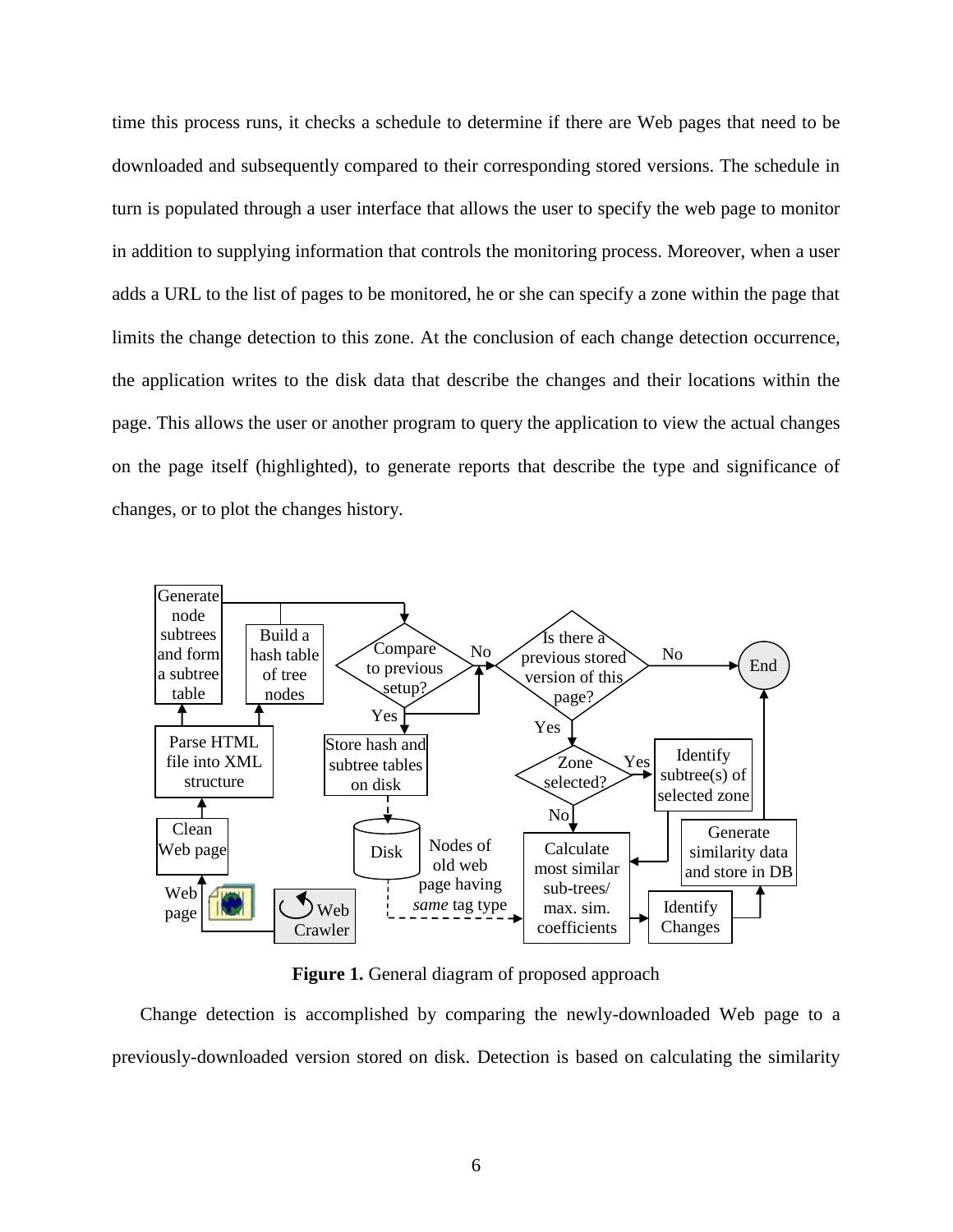among the different parts of two HTML documents and on deducing the ones that are most similar. The Web page parts that are not 100% similar are considered to have been changed.

#### *3.1 General design*

To speed up the process of web change detection to the greatest extent, the design of the detection system implemented several hashing-based techniques for direct lookup of subtree node information during comparisons, and eliminated irrelevant node comparisons by limiting them to nodes of the same type (i.e., same HTML tag). We build on the system in [10], which describes a complete framework for detecting changed parts in Web pages, and as such we will refer to it throughout the paper as the *original approach* and to our system as the *enhanced approach*. More specifically, we improve on the performance of the original approach, which has a running time in  $O(N_2 \times N_1^3)$ , through reducing the number of nodes in the edit mapping between the updated page (with  $N_2$  nodes) and its previous version (having  $N_1$  nodes) by restricting the similarity computations to nodes (corresponding to HTML tags) having the same tag type. In contrast, and in order to reduce the number of valid edit mappings, the original approach only considered the edges that have a similarity weight greater than a predefined threshold in an attempt to remove the redundant nodes that do not have the same type as the compared one. Moreover, it has to perform the similarity computation in order to evaluate the similarity weight, while the enhanced approach avoids it altogether by simply comparing two tag types. A second remark could be made concerning finding the most similar subtree. The original approach scans the nodes of the updated page and divides the latter into variable subtrees provided that their included number of nodes is less than four times the number of nodes in the subtree of the selected zone in the original page. The factor of four was deduced from experimental results. After the division, the algorithm proceeds to comparing all the nodes,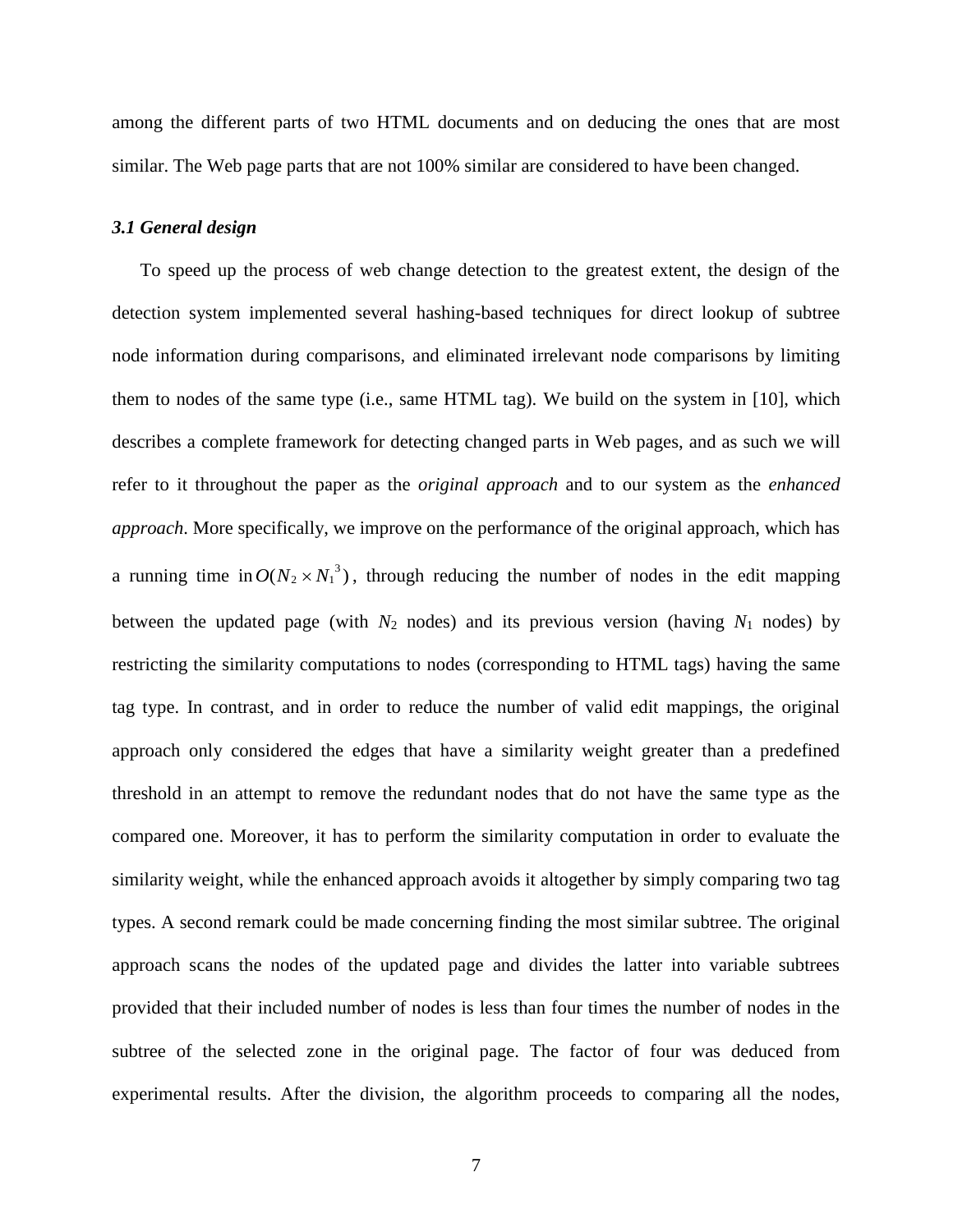computes nodes similarity, and then subtree similarity for every variable subtree until it finds the one with the highest subtree similarity coefficient (i.e., the most similar one). In our case, two subtrees are compared based on the similarities of their respective nodes having identical tag types, regardless of their relative sizes. It should be mentioned though that this property introduces one limitation associated with the enhanced approach concerning the inability *sometimes* to detect changes when the root tag of a subtree is changed. We elaborate on this limitation in Section 6 and explain that it does not pose a serious issue.

Another technique that we integrated into our enhanced approach is the use of hash tables to significantly speed up the access to subtree nodes during the subtree comparison process. This technique along with limiting node comparison to those with the same tag types have allowed for achieving HTML web page change detection times that are in the order of seconds for very complex web pages (reaching 1000 or more nodes). In fact, our system achieves speeds that match those of *O*(*n*log*n*) approaches, which were designed specifically to work with XML documents, such as the X-Diff algorithm described in [27].

#### *3.2 Extracted Information and Representation*

The tree representation of the web page was implemented using XSLT and XPath. The extraction of essential information from the XML file and transformation into a tree representation was done with the help of the Oracle XSLT parser, where an XSL file was written to meet the criteria of the desired output XML file. The designed XSL file divides the HTML file into nodes where each one represents an HTML tag and such that for every node, the information below is extracted (a sample is illustrated in Figure 2):

• Node (HTML tag) name that becomes the value of the attribute "element", which is also referred to as *node*.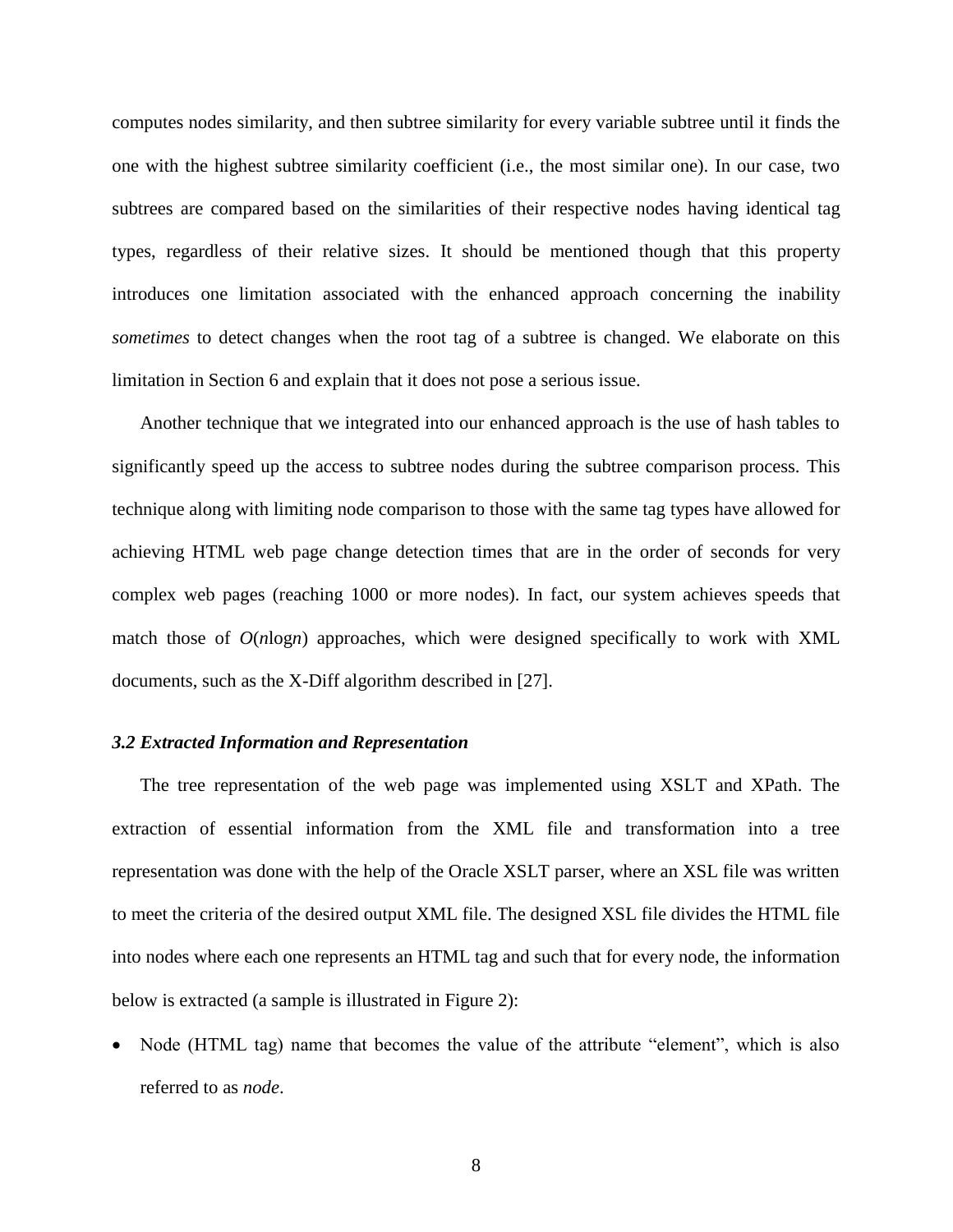- Path from the root element  $(\langle H\text{THL}\rangle \text{ tag})$  to the concerned element. HTML elements within a path are separated by semicolons and are enclosed by the keyword *type*.
- Set of words associated with the tag or any of its child tags (referred to as *weight*).
- Set of attributes associated with the concerned HTML tag, and is repeated if there are more than one attribute. The tag's value is the HTML attribute value while its name constitutes the attribute of the *attribute* element.



**Figure 2**. Example Tree-node output after XSL parsing

Next, we follow the same terminology as in [10] to represent the extracted information:

- *T<sup>i</sup>* is a subtree in the document tree **T**, and encloses all nodes between the open and closed tags of  $r_i$ . Since we will be dealing with two trees  $T^1$  and  $T^2$  representing two Web pages, their respective subtrees are denoted by  $T_i^1$ ,  $i=1,\ldots,I$  and  $T_j^2$ ,  $j=1,\ldots,J$ . Hence, *I* and *J* are the number of subtrees in  $T^1$  and  $T^2$  respectively.
- *Nlvl*( $r_i$ ) is called *Node Level* and is the number of ancestors that element  $r_i$  has from the root node <HTML> to itself (inclusive).
- *Slvl* is called *Subtree Level* and is the level according to which nodes are grouped together. It signifies the common node level *Nlvl* among all nodes in the same subtree. For example, *Slvl*  $=$ 3 divides the HTML page to sub-parts directly below the  $\langle BODY \rangle$  tag as shown in Figure 3. The subtree level *Slvl* is set to 3 as to allow for grouping the HTML nodes as subtrees directly below the BODY tag. By defining the subtrees at level 3, it is ensured that all nodes in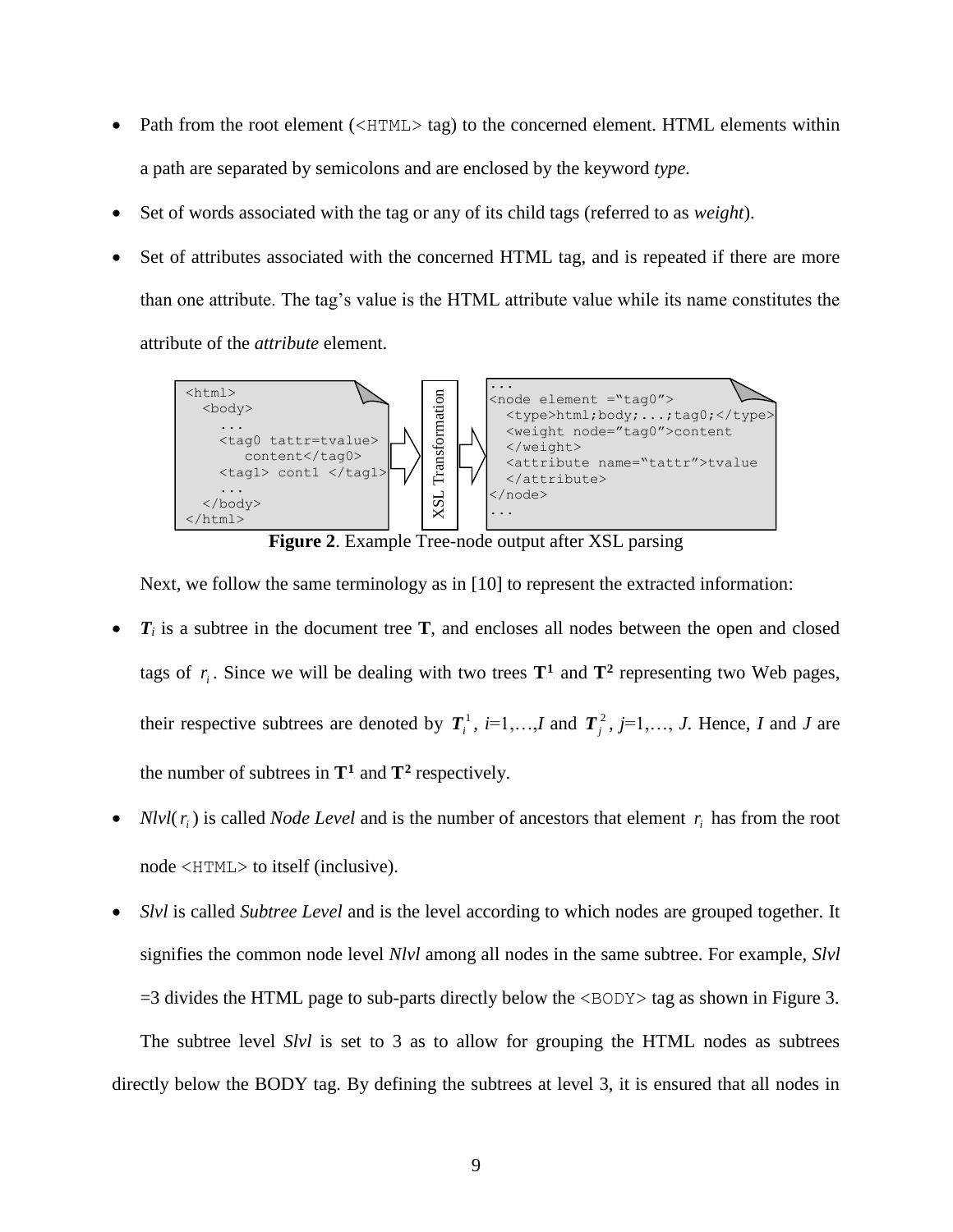the page are accounted for. This however does not imply that the granularity of subtrees is limited to that of the subtrees strictly at level 3, as it also concerns subtrees at lower levels. We note that an *Slvl* greater than 3 will neglect relevant nodes, which may lead to undetected changes, while an *Slvl* smaller than 3 will model the whole page as one big subtree that starts at the BODY tag. Moreover, the tags that come before the BODY tag usually refer to HTML metatags or scripting code (e.g., JavaScript). In this regard, it is worth mentioning that the original approach apparently included the above described meta-tags in the comparison process.



**Figure 3.** Illustration of nodes and subtrees: numbers next to nodes are node IDs

# *3.3 Framework Steps*

The basic task of the system is to detect changes that occurred to a Web page relating to *content*, *layout* (*structure*), and *attributes*. Given two pages  $P_1$  and  $P_2$  (updated version of  $P_1$ ), the detection process comprises several steps that involve  $P_2$ , while assuming that  $P_1$  was previously parsed and stored. *P*<sup>2</sup> is first cleaned from possible HTML anomalies and then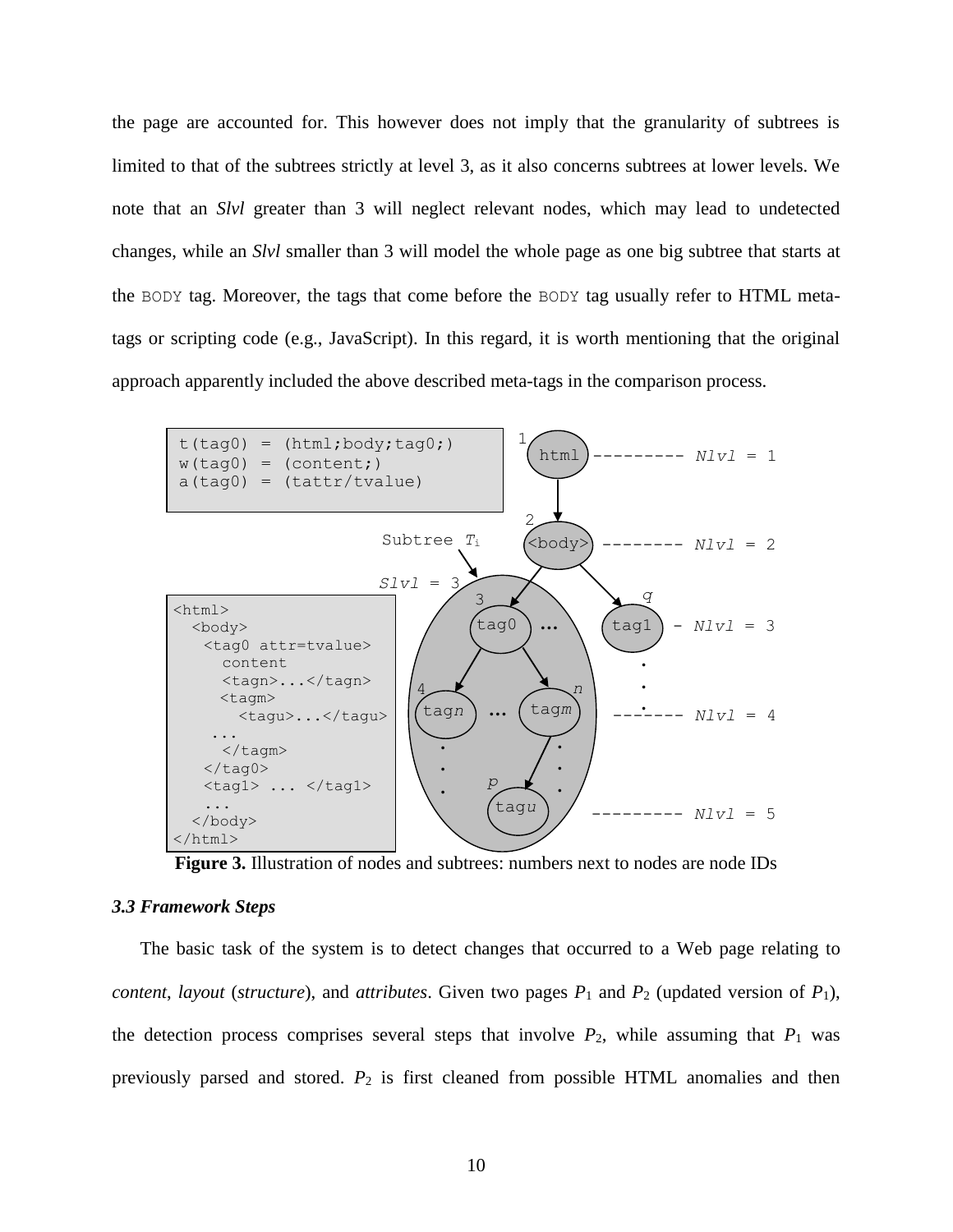transformed into a tree, in which each node represents a tag of the Web page and holds information and properties about it. In order to use  $P_2$  for future comparisons, the created XML file by the XSL transformation is stored on disk and then parsed into a hash table when needed (described in subsection 3.3.2). The subtrees within the tree of  $P_2$  are next scanned for node types (referred to as *marks*) that will form the basis of the performance improvement made to the web change detection problem. The similarity coefficients of the compatible nodes are then calculated for each subtree in  $P_1$ . Out of the individual node similarities, a similarity for each subtree of  $P_1$  is computed relative to all the subtrees of  $P_2$ . With this data, the most similar subtree in  $P_2$  is identified for each subtree in  $P_1$ . A change would then have occurred if the similarity coefficients of the most similar subtrees are different than 1.

In the following, each step is described in more details in a separate subsection.

#### *3.3.1 Web page cleaning*

Web page cleaning is implemented using HTML *Tidy* [12], which has many features, including detecting and correcting missing or mismatched end tags plus correcting end tags that are out of order. At the end of this phase, the processed HTML file is saved as an XML structure. It should be noted that although the output of Tidy is an XML structure, the markup remains HTML, and thus the same issues that were discussed in Section 2 still hold.

# *3.3.2 Page hashing and subtree generation*

To improve performance of the detection process, the nodes of the entire web page to be compared are hashed into a table. This table is extensively used during the  $O(N^2)$  subtrees comparison process in which the nodes of each subtree in the updated page are compared to nodes in all the subtrees of the reference page that have similar marks. The hash table for the reference web page is saved on disk after its creation along with the subtree table that is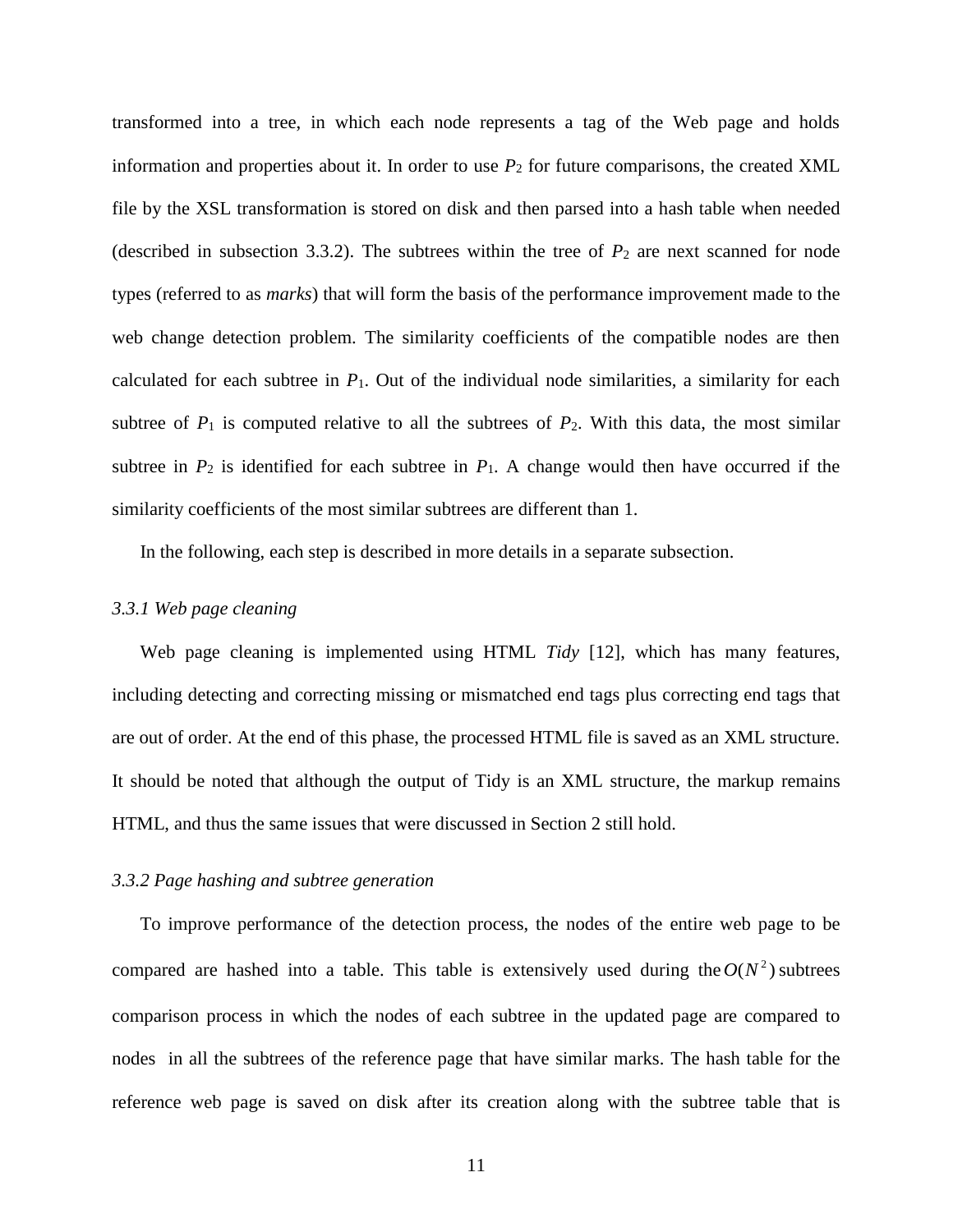described below. It is later read into memory when a new version of the web page is downloaded for the purpose of detecting changes relative to the reference page. The hash table is created by reading into a tree-like list (using the Java NodeList class) the XML file obtained by XSL transformation. The hash table is populated by fetching nodes from the list and examining them for the following attributes that become data members of the hash table: node\_id, node (node's HTML tag name), type (path from root to the node), att\_name, att\_value, and weight (defined above). The node\_id is the key that maps to a position in the hash table using one to one mapping. Table 1 presents an example of a part of a hash table.

| row | node id | node | type                 | att name  | att value   | weight      |
|-----|---------|------|----------------------|-----------|-------------|-------------|
| 24  | 25      | Div  | html;body;div;       |           | logo        | <b>NULL</b> |
| 25  | 26      | Α    | html;body;div;a;     | accesskey |             | <b>NULL</b> |
| 26  | 27      | Ima  | html;body;div;a;imq; | Alt       | <b>NULL</b> | <b>NULL</b> |
| 27  | 28      | Div  | html;body;div;       | Id        | Date        | Jan 1, 2006 |

**Table 1**. A part of an example hash table

The generation of the subtrees was done while hashing the page by checking the depth of each node: if it is 3 then a new subtree begins with the current node being its starting node, and the preceding node being the last node of the previous subtree (the last node of the page is the last node of the last subtree). Simultaneously, each subtree is given its corresponding mark, which is the mark of the first node of the subtree (level 3). The generated subtrees along with their marks are stored in a specifically designed table that comprises the columns Mark, Start id, and End id. As an example, node 25 in Table 1 (div node) has level 3 and encloses a subtree of all elements beneath it until the next node with level 3 is encountered, which happens to be node 71 ( $p$  node, as shown in Table 2).

|     | Mark Start id End id |  |
|-----|----------------------|--|
| Div |                      |  |
|     |                      |  |
| div |                      |  |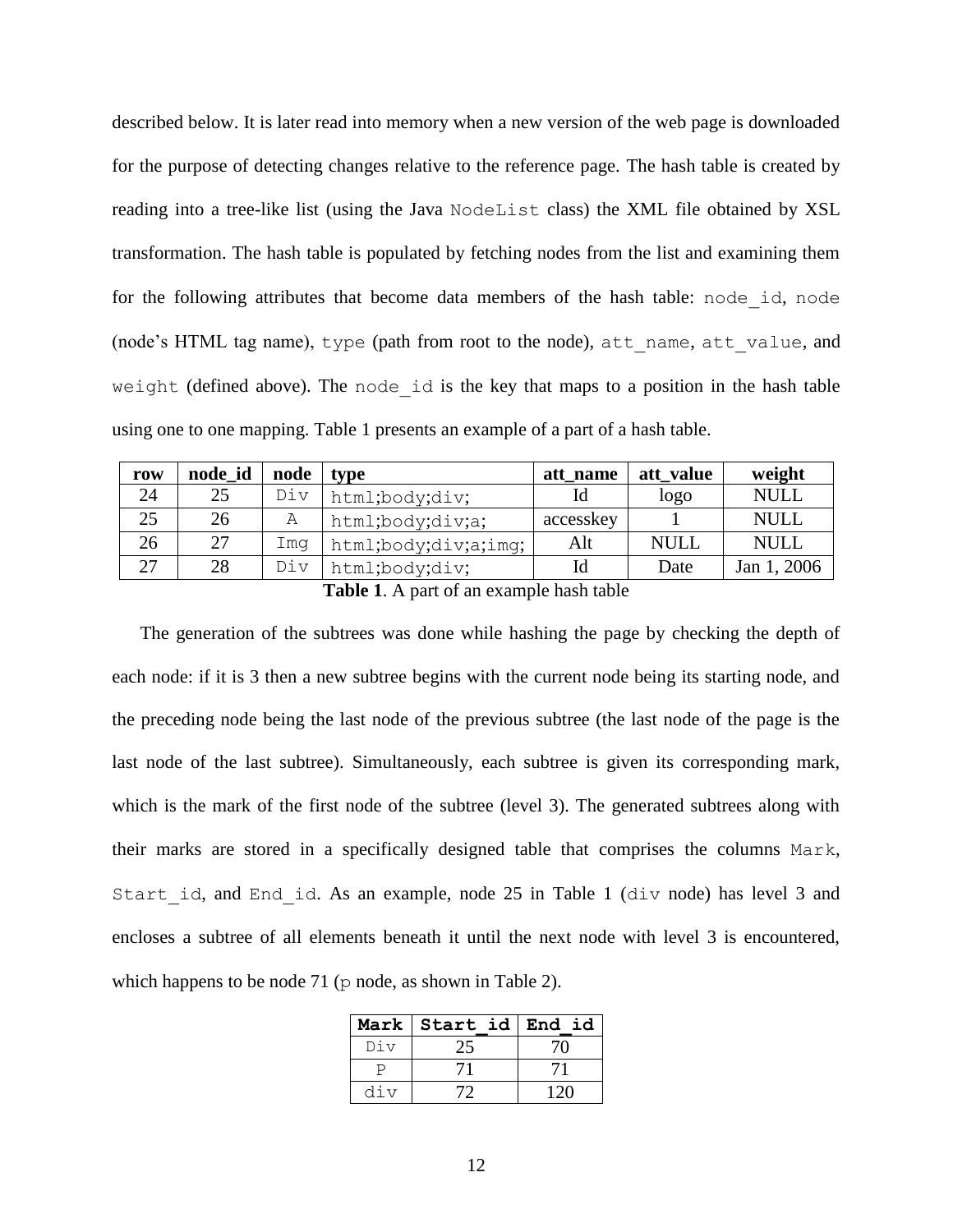| div                                | 121 | 186 |  |  |  |  |
|------------------------------------|-----|-----|--|--|--|--|
|                                    | 187 | 187 |  |  |  |  |
|                                    | 188 | 223 |  |  |  |  |
|                                    | 224 | 224 |  |  |  |  |
| $Table 2$ Example of a subtraction |     |     |  |  |  |  |

**Table 2**. Example of a subtree table

# *3.3.3 Subtree Comparison and Mapping*

To further improve performance, a look up table (LUT), which contains references to the subtrees of the second page, was employed. It is made of an array of lists (illustrated in the example below of Figure 4), whereby each array slot corresponds to a mark (p, imq, div, a, ol, ul, …), while each list contains references to the subtrees in the second page having the same mark. Actually, these references are row positions in the subtree table. For instance and as shown in Figure 4, the div tag corresponds to rows 0, 2, and 3 in Table 2. This arrangement minimizes comparison time, since searching for the subtrees of a specific mark can be done in  $O(1)$  instead of  $O(n)$  sequential search through the whole subtree table.



**Figure 4**. Look up Table (LUT) example

To store comparison results for use later in the node mapping operation, a temporary table is created that includes seven columns (node\_id1, node\_id2, attribute, type, weight position, weight total, and CS). The columns weight position and weight total correspond respectively to the numerator and denominator used in (1) to figure out the content similarity between two subtrees, while attribute corresponds to the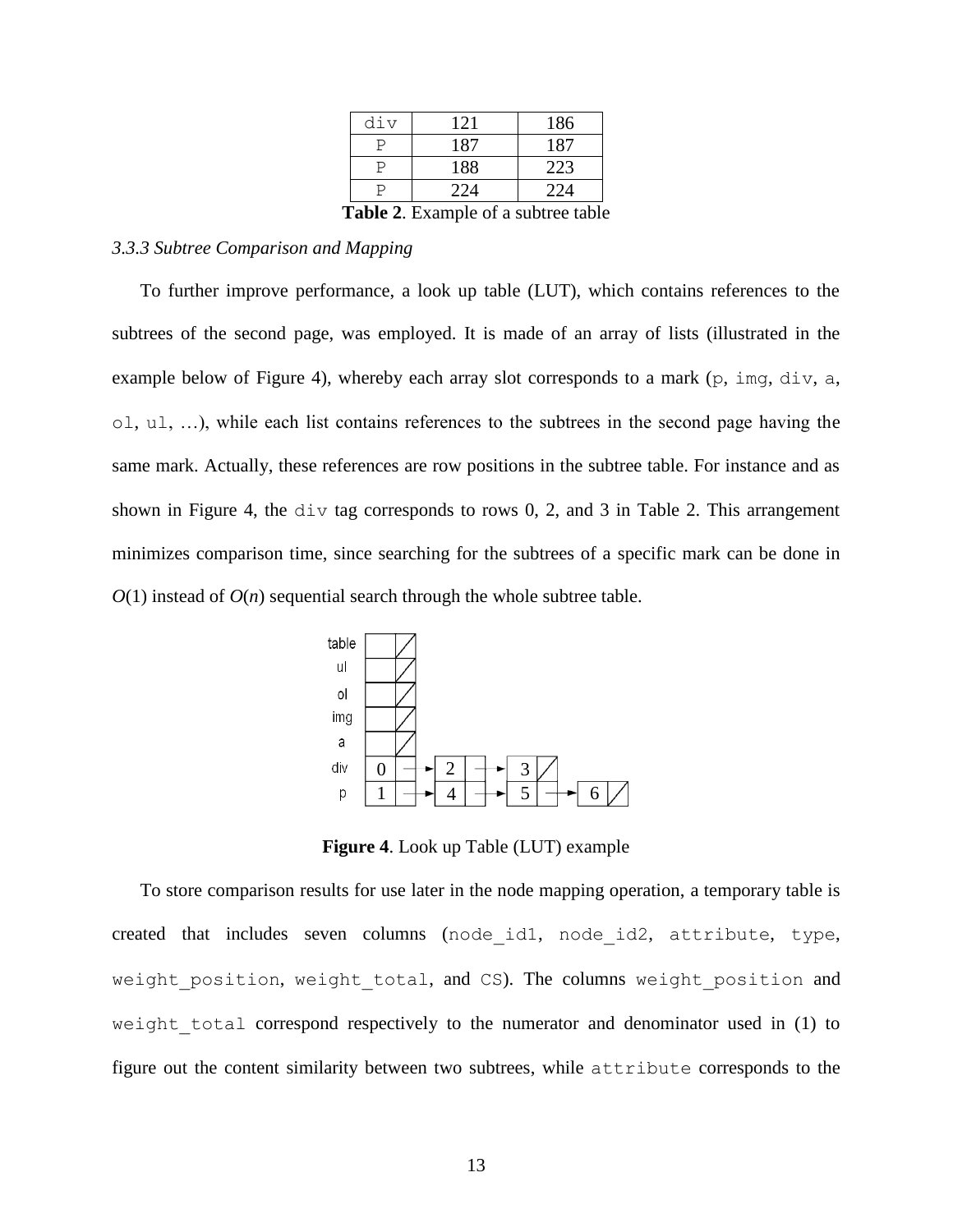*attdist* computed in (2), and type is *typedist* calculated in (3) . The algorithm iterates over the subtree table of the first (reference) page, and compares the current subtree with all the subtrees having the same mark in the second page (with the aid of the LUT of the second page). Actually, this involves comparing the nodes in the current subtree with those in the subtrees with the same mark, by making use of the hash table to directly access the data associated with the desired nodes. It should be noted that memory is allocated only for comparing one subtree, which involves computing the number of rows in the temporary table, as follows. Having the mark of the subtree of the first page, the LUT gives the references to all the matching rows in the subtree table (i.e., pointers to the subtrees of the same mark in the second page). For each one of those subtrees, the number of nodes is calculated (end2-start2+1: retrieved from the subtree table) and next multiplied by the number of nodes in the considered subtree of the first page. The sum of all the multiplications (i.e., for all matching subtrees of the second page) is then the total number of rows for which memory is allocated.

Node mapping is then applied to find the most similar subtree from the second page to the considered subtree of the first page. This continues for the consequent subtrees, where memory is reclaimed and then allocated.

#### *3.3.4 Subtree similarity Computations*

To describe the computations, we first define variables that represent elements of the subtree:

 **m** denotes the set of element types (marks) that are detected in all subtrees. For HTML, usually this set mostly includes <TABLE>, <IMG>, <LIST>, <A>, and <P>. We consider that **m** consists of *K* possible elements (i.e., tags that are found in **T**). Moreover, we define  $m_i$ as the set of subtree marks that denotes the group of element (HTML tag) types contained in subtree  $T_i$  (i.e.,  $m_i \subseteq m$ ). For example, if subtree  $T_i$  contains an image and an unordered list,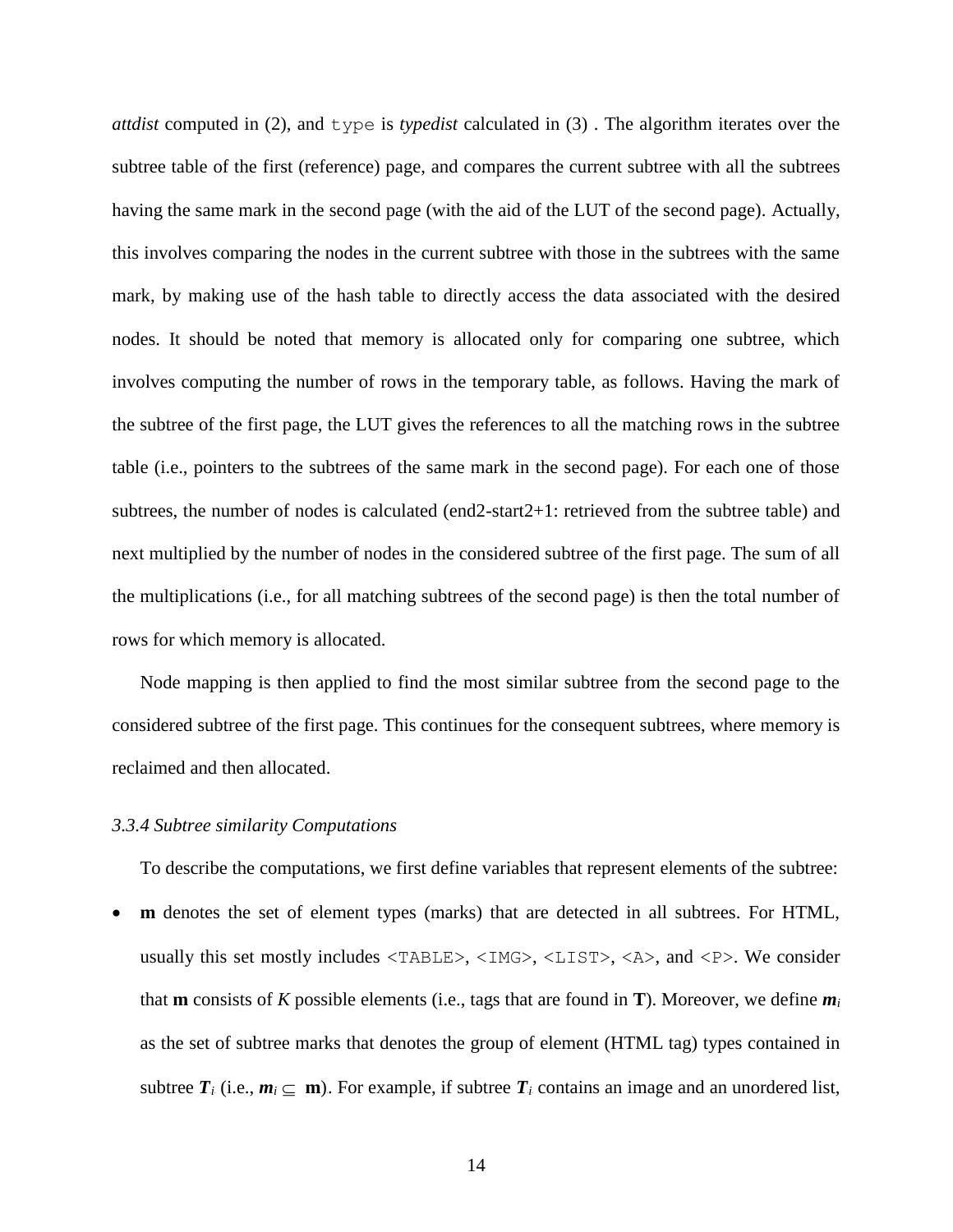then  $m_i = \{ \text{UL}, \text{IMG} \}$ . Also,  $m_{i_k} \in m_i$  denotes a mark found in subtree  $T_i$ , with  $k \in \{1, 2, ...,$ *K*} being the *k*th index in the set **m**.

- If  $\{r_1, r_2, \ldots, r_i\}$  is the path from the root node  $r_1$  to the node  $r_i$  then,  $type(r_i)$  is the concatenation of corresponding HTML elements starting from the root of the tree and ending at  $r_i$ . Here, a node refers to an open tag plus its corresponding closed tag.
- $\bullet$   $r_i^1$  $r_{i_p,m_k}^1$  is the *p*th element of subtree  $T_i^1$  having mark  $m_k \in \mathbf{m}$ , and  $r_{i_q}^2$  $r_{j_q,m_k}^2$  is the *q*th element of subtree  $T_j^2$  having the same mark  $m_k$ .
- $w(r_i)$  is the set of words in the text associated with the leaves of subtree rooted at node  $r_i$ . In  $w(r_i^1)$  $r_{i,m_k}^1$ ), the superscript denotes the page index (1 for stored page and 2 for new page), while *m<sup>k</sup>* denotes a subtree mark corresponding to the *k*th HTML tag in the set of possible tags.
- $a(r_i)$  is the set of attributes associated with  $r_i$ . Hence, in  $a(r_i)$  $r^1_{i,m_k}$ , the superscript and subscripts have the same meanings as those in *w*.

The word *content* similarity between two nodes is expressed using the definition of the function *Intersect*, which returns the percentage of words appearing in both  $w(r_i)$  $r_{i,m_k}^1$ ) and  $w(r_{j,m_k}^2)$  $r_{j,m_k}^2$  ):

$$
Interest(\mathbf{w}(r_{i,m_k}^1), \mathbf{w}(r_{j,m_k}^2)) = \frac{|\mathbf{w}(r_{i,m_k}^1) \cap \mathbf{w}(r_{j,m_k}^2)|}{|\mathbf{w}(r_{i,m_k}^1) \cup \mathbf{w}(r_{j,m_k}^2)|}
$$
(1)

For computing the similarity between node *attributes*, the function *Attdist* is used:

$$
Attdist(a(r_{i,m_k}^1), a(r_{j,m_k}^2)) = \frac{\sum_{a_l \in \{a(r_{i,m_k}^1) \cap a(r_{j,m_k}^2)\}} Weight(a_l)}{\sum_{a_l \in \{a(r_{i,m_k}^1) \cup a(r_{j,m_k}^2)\}} Weight(a_l)}
$$
(2)

The above function gives a measure of the relative weight of the attributes that have the same value in  $r_i^1$  $r_{i,m_k}^1$  and  $r_{j,m_k}^2$  $r_{j,m_k}^2$  with respect to all their attributes. As indicated in Equation 2, specifically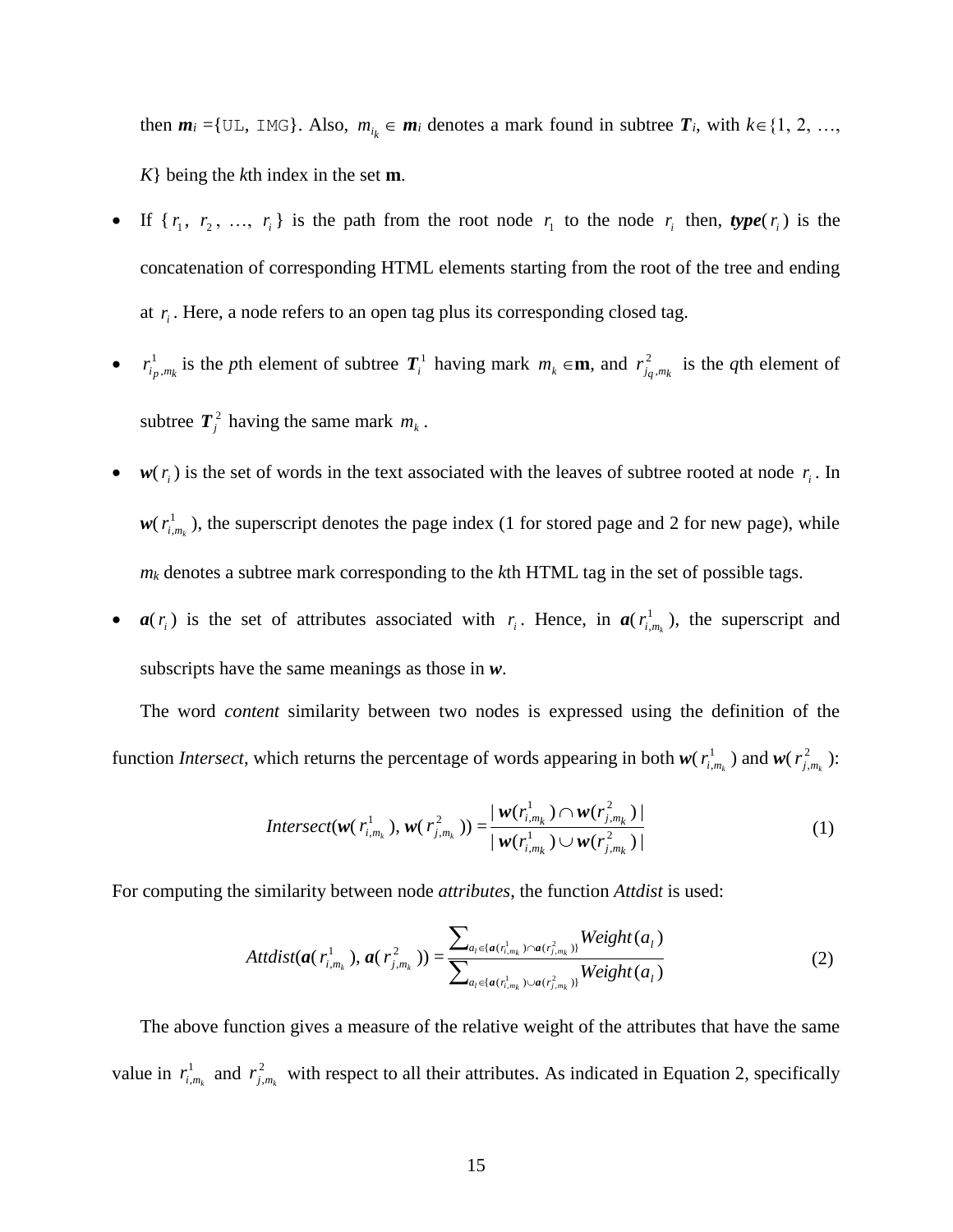the function *Weight*(*al*), the attributes are weighted differently according to their relevance of use. For example, HREF is considered more relevant than the formatting attribute rules. Attribute weights vary between 0, least important, and 100, most important. Some of the attributes weights were assigned according to their frequency of use, as specified in [30], and stored in an XML file, which is read by the application when it is first started (independent of the web comparison process) into a look up table that holds the attributes as "strings" in one column and weights as "integers" in the other column.

To compute the similarity between the *paths* from the root nodes of  $T_1$  and  $T_2$  to the considered nodes  $r_i^1$  $r_{i,m_k}^1$  and  $r_{j,k}^2$  $r_{j,m_k}^2$  respectively, the function "*Typedist*" is used:

$$
Typedist(type(r_{i,m_k}^1),type(r_{j,m_k}^2)) = \frac{\prod_{i=0}^{suf}(2^{\max-i})}{\prod_{i=0}^{\max}(2^i)}
$$
(3)

where *suf* and *max* represent, respectively, the length of the common suffix (number of common nodes from root to the two concerned nodes, i.e., number of common HTML tags) and the maximum cardinality (number of HTML tags of the longest path) between  $type(r_i^1)$  $r^1_{i,m_k}$ ) and  $type(r_i^2)$  $r_{j,m_k}^2$ ).

Now, having the characteristics for the two nodes  $r_i^1$  $r_{i,m_k}^1$  and  $r_{j,k}^2$  $r_{j,m_k}^2$ , the similarity between them, given they have the same subtree mark  $m_k$ , is computed as follows:

$$
CS(r_{i,m_k}^1, r_{j,m_k}^2) = -1 + 2 \times (\alpha \times T \text{ypedist}(\text{type}(r_{i,m_k}^1), \text{type}(r_{j,m_k}^2)) +
$$
  
\n
$$
\beta \times Attdist(\mathbf{a}(r_{i,m_k}^1), \mathbf{a}(r_{j,m_k}^2)) + \gamma \times Interest(\mathbf{w}(r_{i,m_k}^1), \mathbf{w}(r_{j,m_k}^2)))
$$
\n(4)

where *α*,  $\beta$ , and  $\gamma$  are weights such that  $\alpha + \beta + \gamma = 1$ . Moreover, the values of *α*,  $\beta$  and  $\gamma$  are selected on the basis of emphasizing certain types of changes and for normalizing the output result of *CS*. It is obvious from (4) that the returned similarity varies between (-1, 1], where -1 corresponds to maximum difference and 1 to maximum similarity.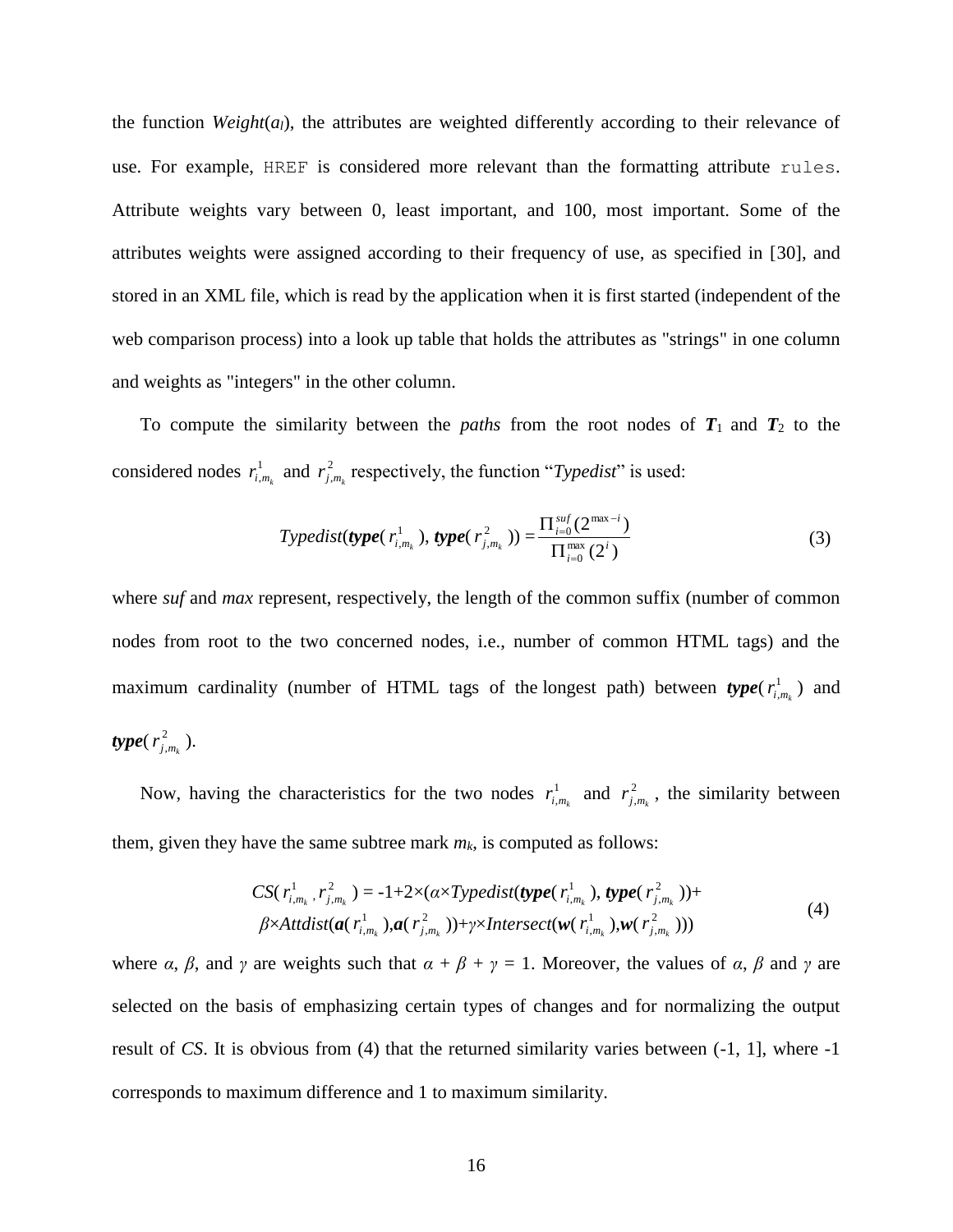#### *3.3.5 Determining Subtree similarities*

After computing the node *CS* values, the next step is to calculate similarity coefficients between subtrees. Given two subtrees  $T_i^1$  and  $T_j^2$  belonging to trees  $T^1$  and  $T^2$ , a mapping  $M(T_i^1, T_j^2)$  from  $T_i^1$  to  $T_j^2$  with  $S_i^1$  and  $S_j^2$  as their respective sets of nodes, and  $r_i^1$  $r_{i_p,m_k}^1$  and 2  $r_{i_q,m_k}^2$  being respectively the *p*th and *q*th nodes belonging to  $T_i^1$  and  $T_j^2$  and having the same mark *mk*, the *Subtree Source Node Similarity* is given by:

$$
Sim_{M(T_i^1, T_j^2)}(r_{i_p,m_k}^1) = max(CS(r_{i_p,m_k}^1, r_{i_q,m_k}^2)) \ \ \forall \ r_{i_q,m_k}^2 \in T_j^2
$$
 (5)

That is, for each node in subtree  $T_i^1$  the above finds the most similar node in  $T_j^2$ .

Next, the similarity of two subtrees  $T_i^1$  and  $T_j^2$  having nodes of the same mark,  $r_{i,i}^1$  $r_{i,m_k}^1 \in T_i^1$ and  $r_i^2$  $r_{j,m_k}^2 \in T_j^2$ , is defined as follows:

$$
Sim_{M}(\boldsymbol{T}_{i}^{1}, \boldsymbol{T}_{j}^{2}) = \frac{\sum_{p=1}^{P_{i}} Sim_{M(\boldsymbol{T}_{i}^{1}, \boldsymbol{T}_{j}^{2})} (r_{i_{p}, m_{k}}^{1})}{P_{i}}
$$
(6)

The above states that the similarity of each pair of subtrees belonging to  $T^1$  and  $T^2$  is the average similarity taken across all nodes of  $T_i^1(P_i)$  is the number of nodes in  $T_i^1$ ).

Finally, the *Document Subtree Similarity* is the maximal subtree similarity between  $T_i^1$  and  $\forall T_j^2 \in \mathbf{T}^2$ , as defined in (7) below. The value of  $Sim(T_i^1, T_j^2)$  indicates whether a change took place inside the subtree or not: a value of 1 implies no change has occurred in this subtree, while a value less than 1, means a change has taken place. Usually, one is not directly interested in the node where the change took place, but rather in the subtree where the changed node resides.

$$
Sim(\boldsymbol{T}_i^1, \boldsymbol{T}_j^2) = max (Sim_M(\boldsymbol{T}_i^1, \boldsymbol{T}_j^2)) \ \forall \ \boldsymbol{T}_j^2 \in \mathbf{T}_2
$$
 (7)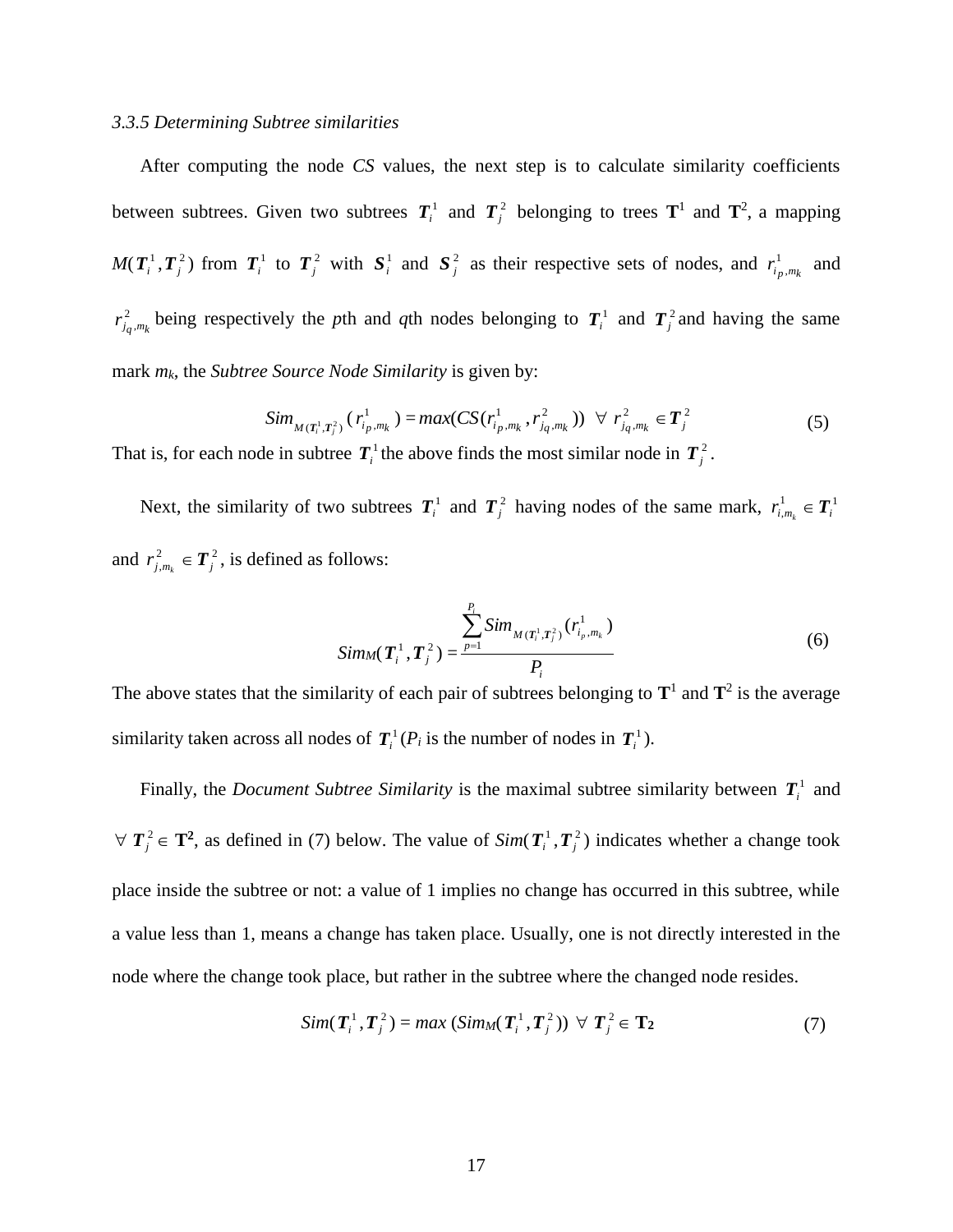#### **4. Performance Results**

To produce relative performance results, both the enhanced and original approach were implemented. Tests were performed on a 1.8 GHz Pentium M NEC laptop, model i-Select M5410, running Windows XP SP2, with 1 GB RAM, and 1MB cache. For implementation, Java was used to program the functionality of both approaches, Tidy [12] for cleaning HTML web pages and tags, and Oracle Parser for parsing and building the XML trees.

# *4.1 Results Validation*

Before proceeding with illustrating the performance results, we describe a procedure we used to validate the results. We focused on a highly dynamic page (home page of CNN.com) and downloaded from the way-back machine a total of 520 pages covering the whole year of 2006, and therefore had an average of one to two pages per day. For this experiment, we conducted three trials, each of which involved choosing four pages randomly from the pool of 520 pages and comparing the next 20 pages that follow each one of those four pages to it using a balanced configuration (4,3,3). The obtained results showed major differences in the similarity coefficients at the start, but became nearly constant at the end. The results are presented in Figure 5, where the y-axis represents the fraction of the page that has been changed, which was computed by differentiating the similarity coefficients (note that it uses a log-scale). The graph reveals a linear trend, which indicates an exponential decay and corresponds to a Poisson distribution that resembles the output reported in [6]. In this regard, it should be mentioned that the web change frequency has been studied in the literature and modeled as a Poisson distribution [21] [2] [6].

The reason for choosing 20 pages for this experiment is because they correspond to 10 days of monitoring, after which the web page contains content that is mostly new, as evidenced by the fact that the similarity coefficients tended to an asymptote toward the end of the comparison.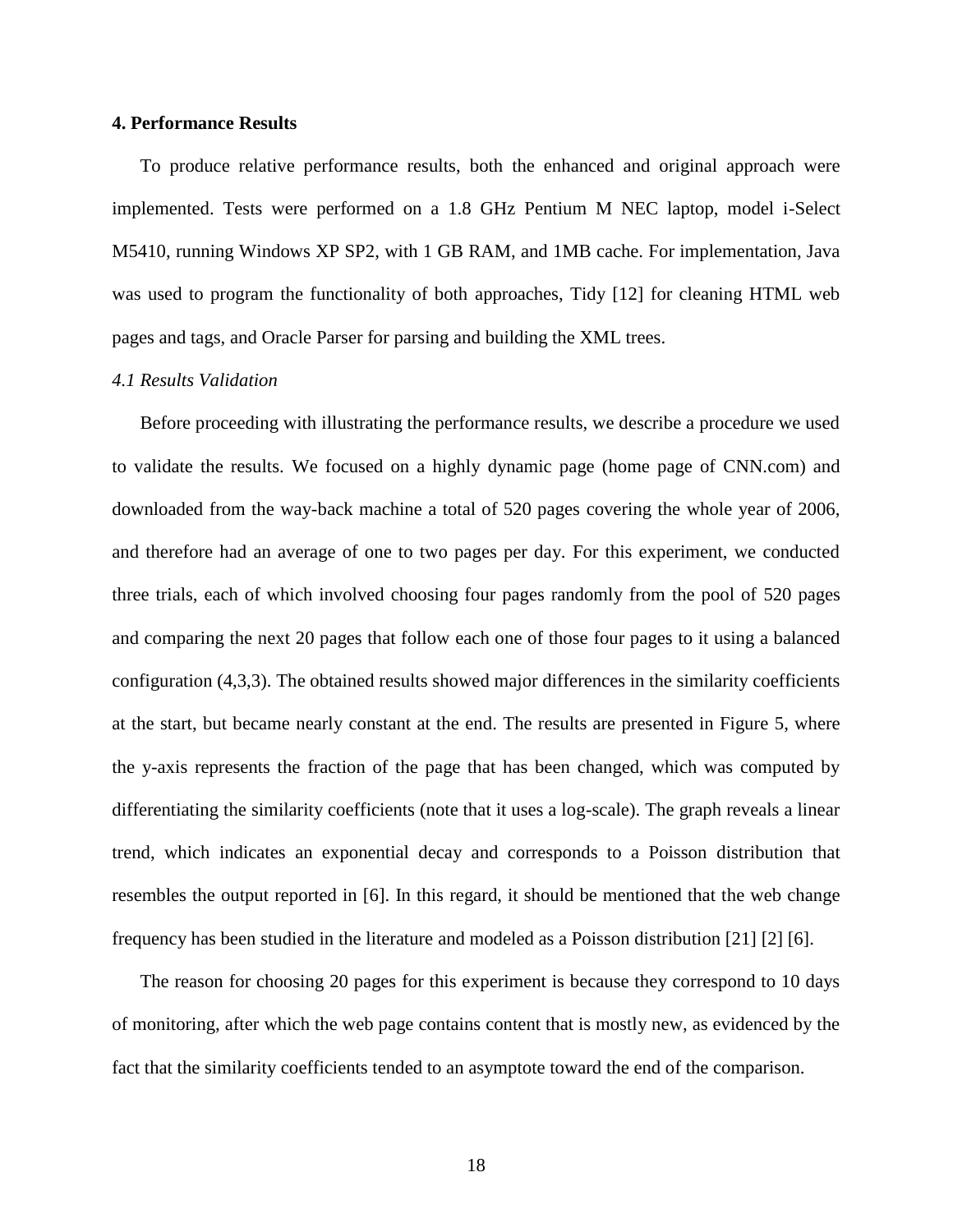

**Figure 5**. Web page change fraction versus time

The resemblance that exists between the results shown in Figure 5 and those reported in [6] (which is in turn referenced in many other works) may be used to make inferences about the reliability of the output that our approach produces.

# *4.2 Presentation of Results*

For the performance tests, over 250 web pages were downloaded from the Internet in order to run tests for assessing the relative performance of the proposed approach. Table 3 illustrates the types of these pages along with statistics that describe their content and size. From this collection, 26 representative Web pages were chosen.

| <b>Type</b>          | # of  | Content range (number of items) |                             |  |                                                                                                  |                                                                                                                                          | Size range |               |
|----------------------|-------|---------------------------------|-----------------------------|--|--------------------------------------------------------------------------------------------------|------------------------------------------------------------------------------------------------------------------------------------------|------------|---------------|
|                      | pages |                                 | <b>Links Figures Tables</b> |  | Lists                                                                                            | <b>Text</b>                                                                                                                              | Scripts    | # of nodes)   |
| News sites           | 56    |                                 |                             |  |                                                                                                  | $\begin{bmatrix} 15 & -40 \end{bmatrix}$ 15 - 40   5 - 10   5 - 10   60 - 1000   15 - 40                                                 |            | $60 - 950$    |
| Personal sites       | 12    |                                 |                             |  |                                                                                                  | $\begin{bmatrix} 5 & -10 \end{bmatrix}$ 3 - 5 $\begin{bmatrix} 5 & -10 \end{bmatrix}$ 15 - 40 $\begin{bmatrix} 60 & -1000 \end{bmatrix}$ | $0 - 3$    | $10 - 670$    |
| Academic sites       | 42    |                                 |                             |  | $\begin{bmatrix} 10 & -15 \end{bmatrix}$ 5 - 10 $\begin{bmatrix} 15 & -40 \end{bmatrix}$ 15 - 40 | $40 - 60$                                                                                                                                | $2 - 15$   | $30 - 440$    |
| Commercial sites     | 104   |                                 |                             |  | $\begin{bmatrix} 10 & -15 \end{bmatrix}$ 5 - 10 $\begin{bmatrix} 15 & -40 \end{bmatrix}$ 15 - 40 | $40 - 60$                                                                                                                                | $10 - 15$  | $20 - 1060$   |
| Online documentation | 20    |                                 |                             |  |                                                                                                  | $\left  10 - 15 \right  15 - 40 \left  15 - 40 \right  10 - 15 \left  60 - 1000 \right $                                                 | $0 - 10$   | $240 - 2920$  |
| Wikipedia sites      | 20    |                                 |                             |  |                                                                                                  | $> 600$   10 – 50   10 – 30   40 – 200   50 – 300                                                                                        | $5 - 15$   | $1630 - 3010$ |

**Table 3** Types and distribution of Web pages that were used in the study

The experiments focused on the performance of the approach in terms of the number of node similarity computations and the time consumed to completely produce and store the similarity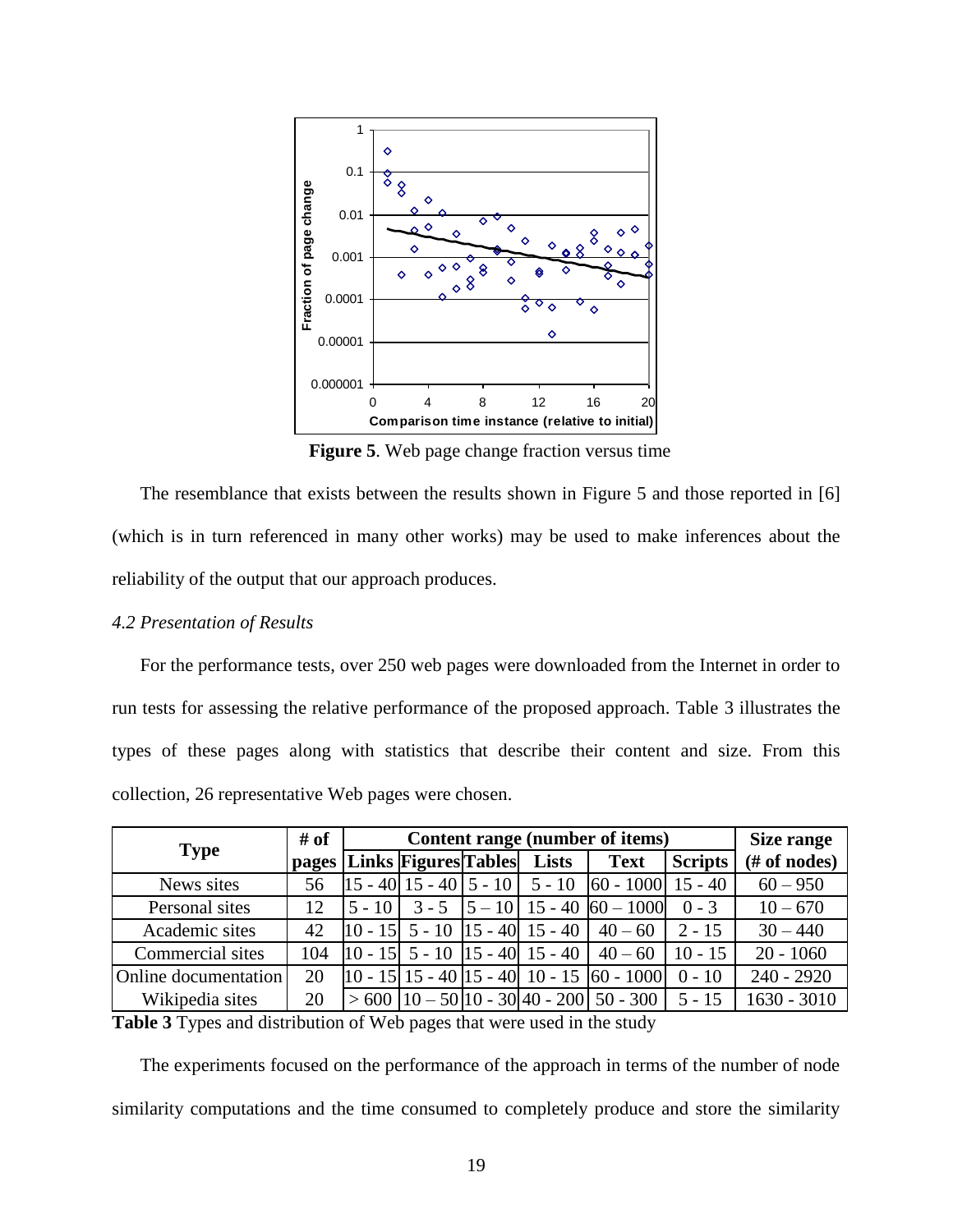coefficients. For every Web page tested, we noted the number of node comparisons for both the enhanced and original algorithms. Figure 6 shows the number of saved similarity computations plotted on a logarithmic scale to illustrate the improvements for small and large Web pages. One can notice the savings depicted as percentages as well, which translate to appreciable time savings, especially for large web pages. The data in the figure reveals that our approach is faster by at least 30% for pages having more than 500 nodes, while for less than 500 nodes, we still observe savings that can add up to significant times when many pages are processed.



**Figure 6**. Saved node similarity computations

Figure 7 shows the average change detection time measured after running the enhanced algorithm 10 times on each pair (modified and original) of the 26 Web pages. This time includes reading the updated web page, building the hash and subtree tables, doing the comparisons and computing the similarity coefficients, and inferring the updated subtree mapping. The results in Figure 7 illustrate that pages with less than 500 nodes (40KB on average) can be processed and compared in less than 2 seconds while those that have about 1000 nodes can be compared in about 8 seconds. The figure also shows that the detection process is mostly consumed by subtree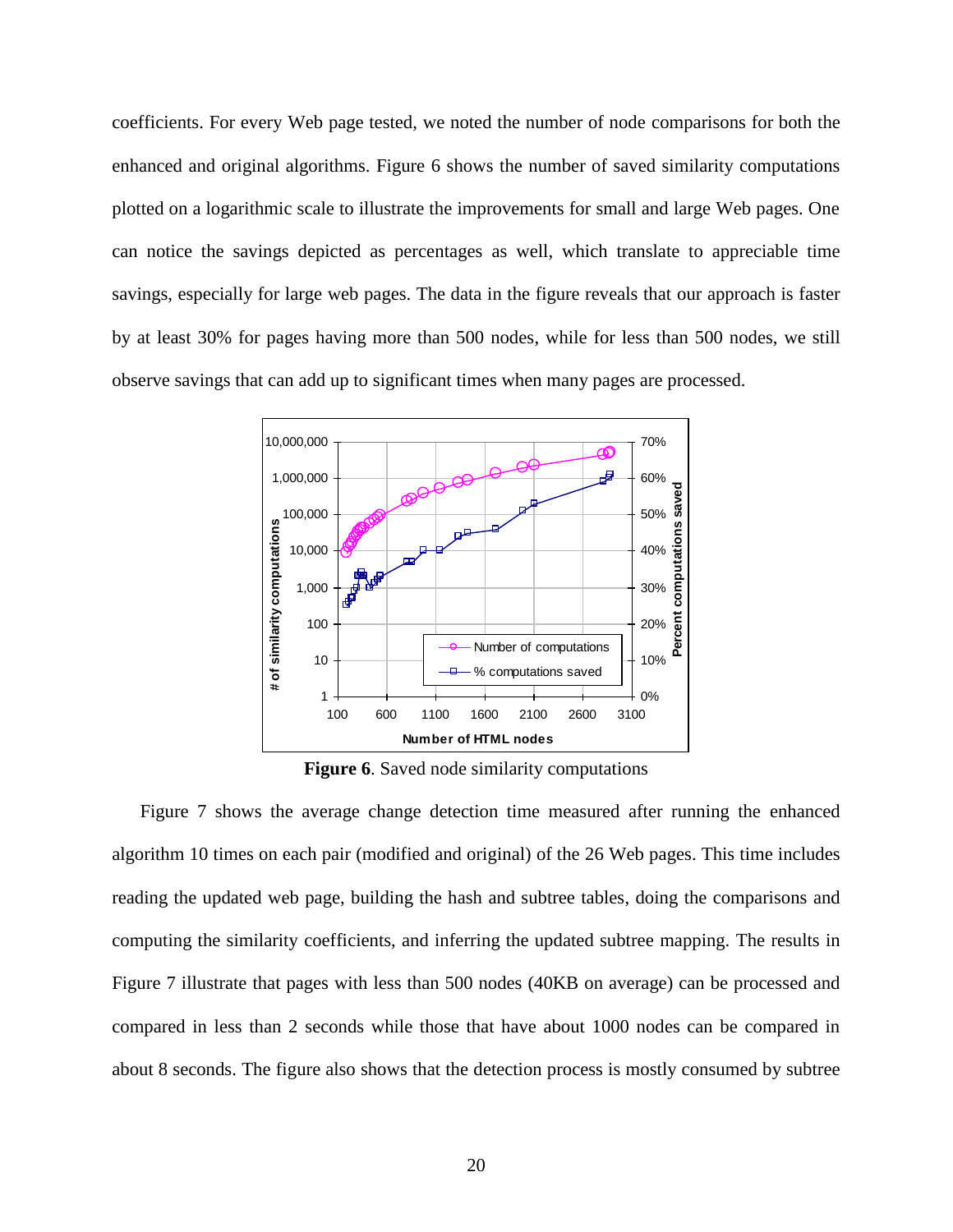node comparisons. In fact, the total time it takes to clean and parse the HTML document into an XML file, plus building the hash table and identifying the subtrees along with building the subtree table, is close to one tenth of the time consumed by comparing the nodes and computing the similarity coefficients. This demonstrates the key role of the hashing mechanisms that was integrated for providing direct in-memory access to node information during the comparisons.

Related to processing time, the work in [17] describes an analysis of over 21,000 web pages that were surveyed using three methods of seed generation via search engines. The first was the Yahoo random page CGI, which redirects to a random URL, the second used the Open Directory Project (ODP) database [23] to randomly select seed documents, while the third utilized two random English words as a query to the Google search engine and then used the top ten documents as seeds for the crawl. The average size of HTML web page was found to be 281 tags (nodes). For pages of this size, our proposed HTML web change detection approach can complete the detection process in less than one second (0.87 second on average).



**Figure 7**. Change detection times for original and enhanced approaches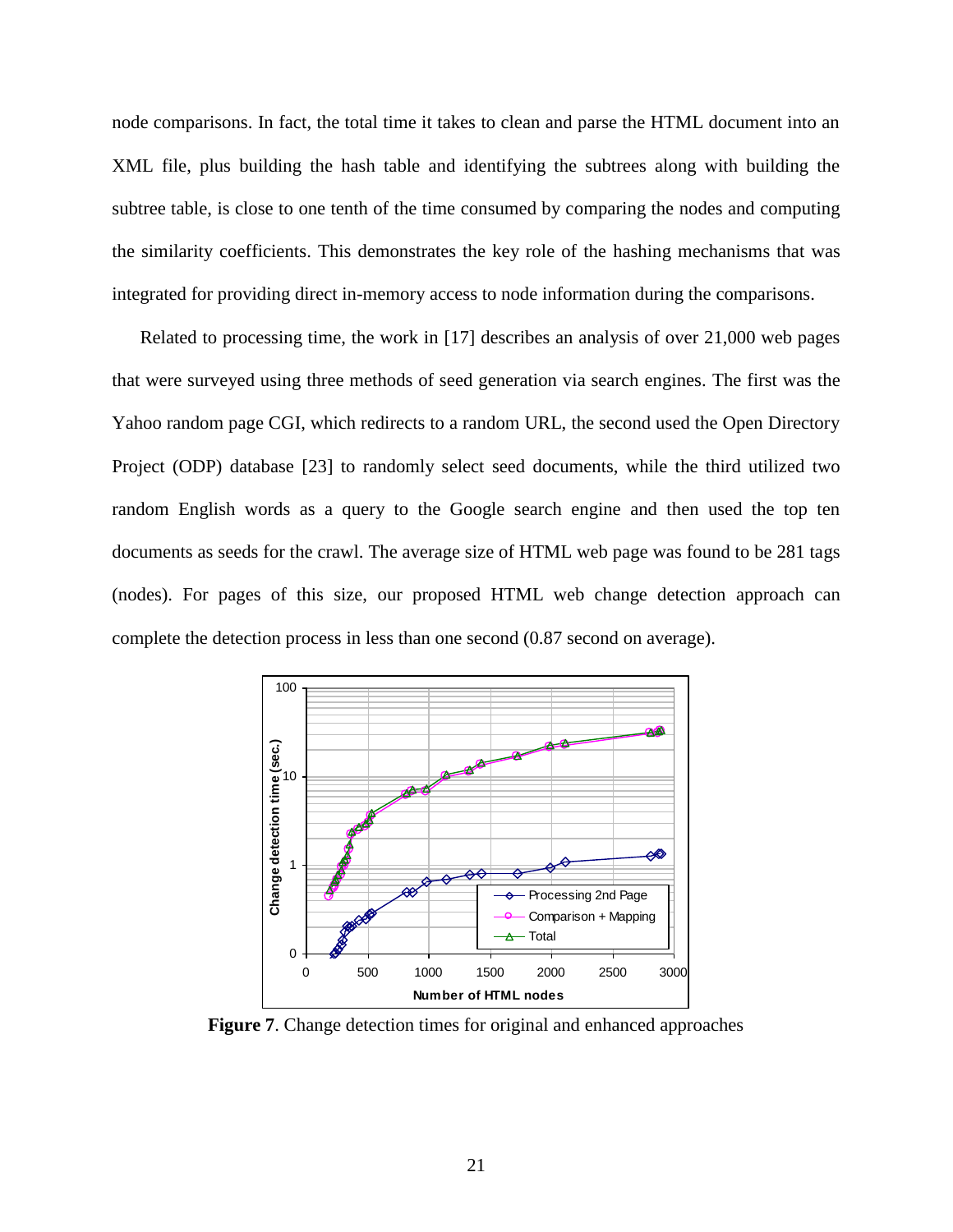Next, the detection level is studied by applying different values of  $\alpha$ ,  $\beta$ , and  $\gamma$  while processing the web pages used for testing. For this, different versions of those pages were downloaded from the *way back* machine, and then each parameter, e.g.,  $\gamma$ , was varied between 0 and 1 in increments of 0.2, while each of the other two parameters, e.g.,  $\alpha$  and  $\beta$ , was set to half of the remainder, e.g.,  $\alpha = \beta = (1-\gamma)/2$ . For each combination of  $\alpha$ ,  $\beta$ , and  $\gamma$ , the different versions of each web page were processed, and the measured similarity coefficients for each page when compared to the previous version were stored on disk, as was mentioned earlier. Each coefficient's value that is not equal to one was considered a change. Figure 8 plots the detection reliability, which we define as the ratio of the number of detected changes to that of the actual ones. The figure illustrates the computed reliability when considering each type separately (i.e., content, attribute, or style), and when considering the overall changes across all types. The former case was meant to study the effect of the  $\alpha$ ,  $\beta$ , and  $\gamma$  emphasis parameters on the changes they relate to (i.e., style, attribute, and content, respectively). The "Overall" curve corresponds to the weighted average, which is why it drops dramatically when any of the parameters' values is one (implying that the other two parameters were set to zero), or is zero (in which case the values of the other two parameters sum up to one). For example, the left-most part of the graph illustrates the case where *one* of the parameters  $(\alpha, \beta, \text{or } \gamma)$  is set to zero, whereas each of the other two is set to 0.5. In this situation, the system is able to detect changes associated with the two non-zero valued parameters, thus giving a detection reliability close to two thirds. The rightmost part, on the other hand, depicts the case where *two* of the parameters are set to zero, whereas the remaining one is set to 1. Here, the system is able to detect changes associated with the one non-zero valued parameter, thus giving a detection reliability very close to one third.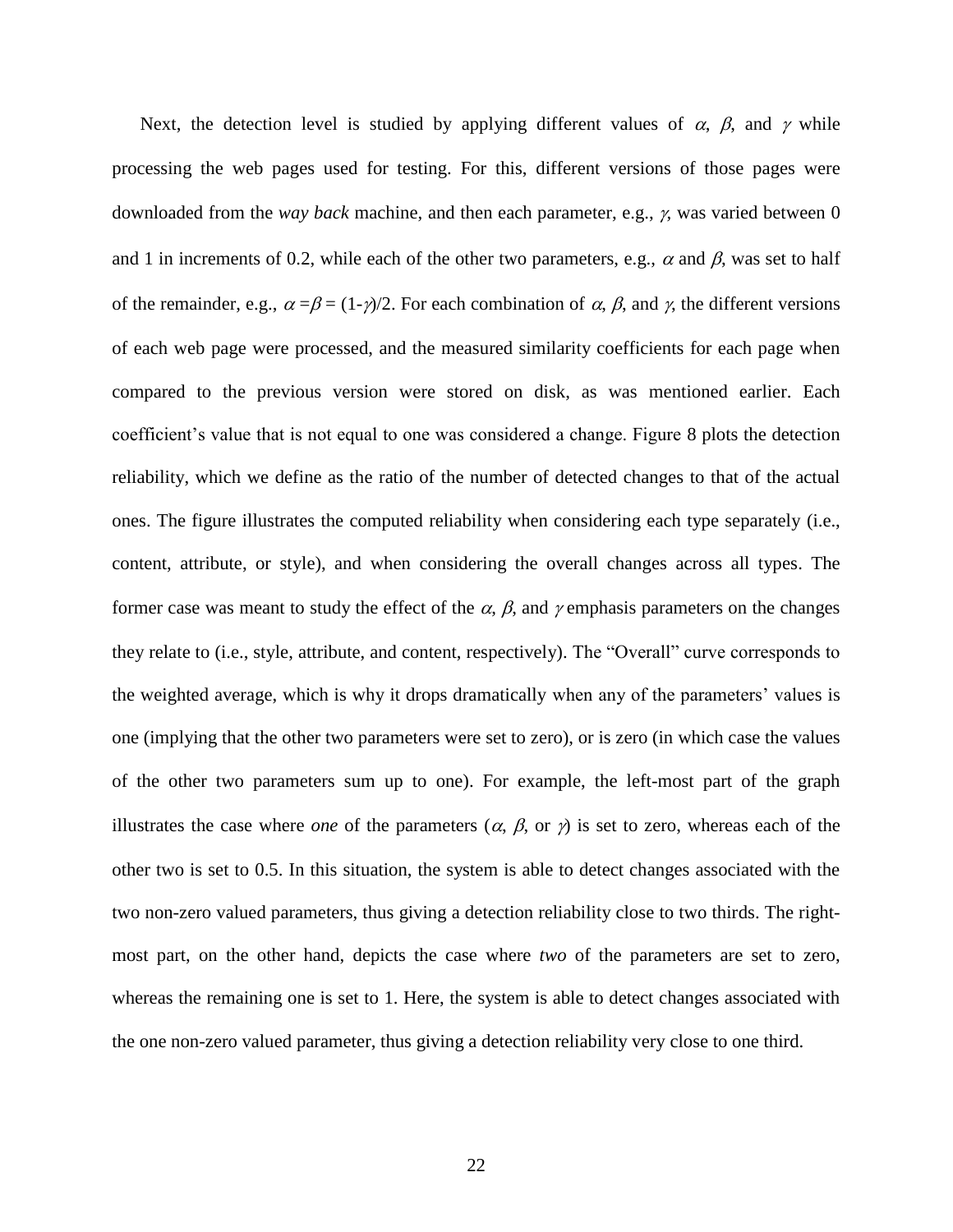

**Figure 8**. Detection level relative to maximum number of detections

Several remarks can be made about the graph in Figure 8. The update detection is generally independent from the emphasis parameters when their values are not equal or close to zero. This comes from the fact that in our implementation there is no differentiation on the basis of how significant the change is. That is, if the subtree similarity coefficient value is different than 1, even by a small amount, a change is declared. A value near zero for one of the three parameters will eliminate the corresponding coefficient's participation in the overall similarity calculation and will therefore weaken the detection of a change if it is of the corresponding type. The above suggests that the parameters  $\alpha$ ,  $\beta$ , and  $\gamma$  can take on Boolean values without affecting the functionality of the system. However, the coefficient of similarity (CS) expression in Equation 4 requires numeric values for these parameters and that their sum is equal to 1. Obviously, these parameters could be of more use if changes are to be classified according to their severity, in which case the estimated severity of the change could be directly related to the distance of the similarity coefficient from 1. Then one can visualize the magnitude of the changes right on the updated page using, for example, color coding or some other mechanism.

*4.3 RSS Feeds Change Detection*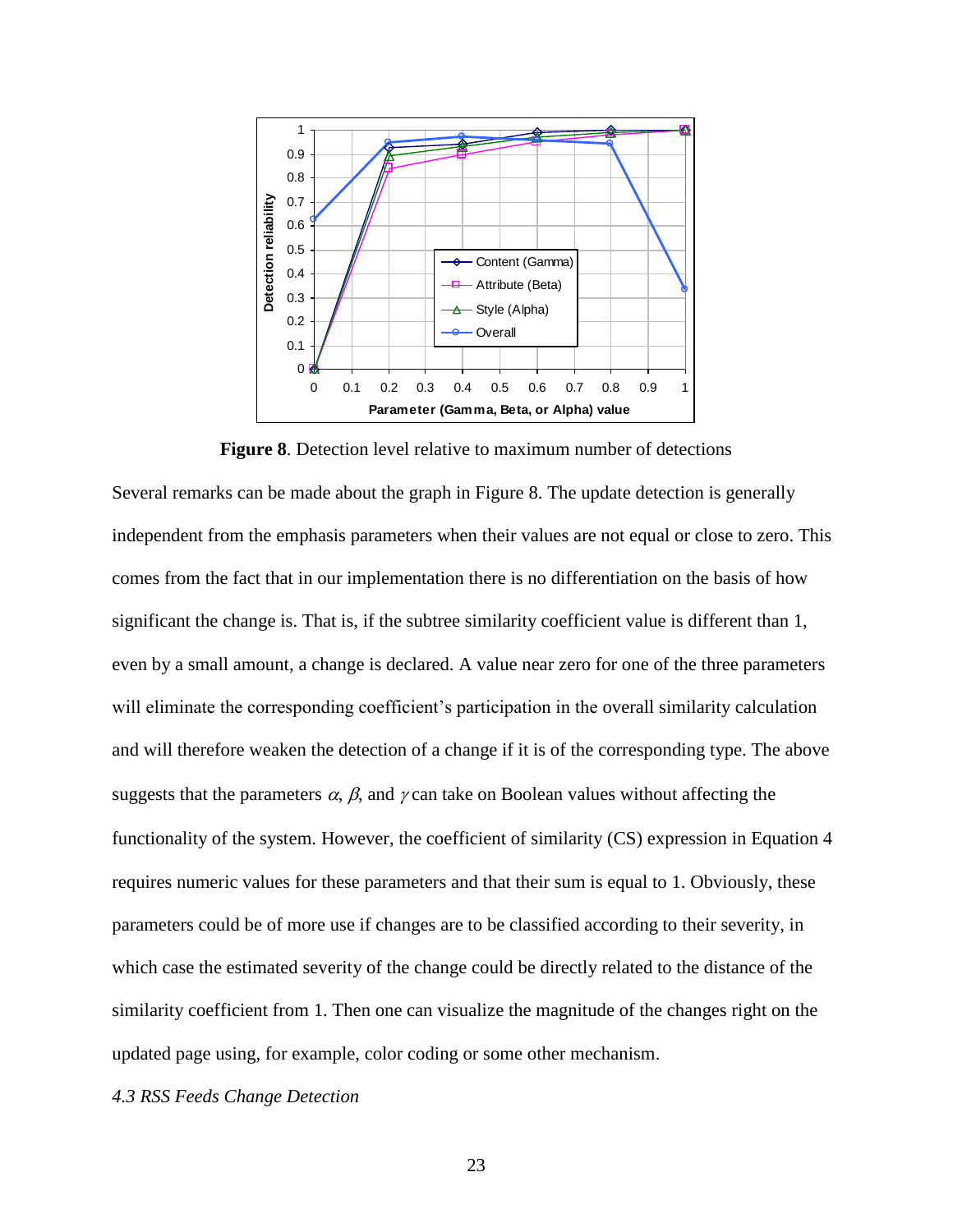The proposed change detection algorithm has also been applied to RSS feeds that may be present in certain web pages. RSS (Really Simple Syndication) is a format for delivering regularly changing web content, such as news. The most common standard for this format is RSS 2.0, which is used by more than 80% of the web sites [26] that publish dynamic content, including Microsoft, CNN, Google News, Yahoo News, and AFP. RSS content is defined in an XML file, consisting of one channel per feed that includes many items which represent stories or events, and each item comprises attributes that include title, description, publication date, and so on [25]. Many websites, however, ignore other attributes that are optional, although important (like the guid), and only supply title and description. As a consequence, we only rely on the latter two attributes when applying the detection algorithm, which makes the mapping process between feeds reliable, yet more complex.

To include RSS feeds in the comparison process of two web pages, we need to define criteria for detecting changes. In [1], two criteria to monitor news are defined, and since RSS mainly represent news and events, we will adopt the same criteria (termed event detection and event tracking) and apply our algorithm so that each RSS feed becomes a subtree represented by an RSS tag (e.g., RSS news or RSS sports) so as to avoid comparing non-compatible RSS feeds to each other. Each RSS tag encompasses a subtree consisting of the items mentioned above. The description of the item is analogous to the *weight* definition mentioned before while the title is analogous to the *attribute*. We note that *type*, which represents the Path from the root element, has no relevance in comparing RSS feeds. Finally and similar to alpha and beta, we empirically assigned 30% of the comparison weight to the title and 70% to the description.

Now concerning the detection process, when an RSS tag is encountered when a page is being retrieved, the XML file is processed and then hashed in a manner similar to the web page. All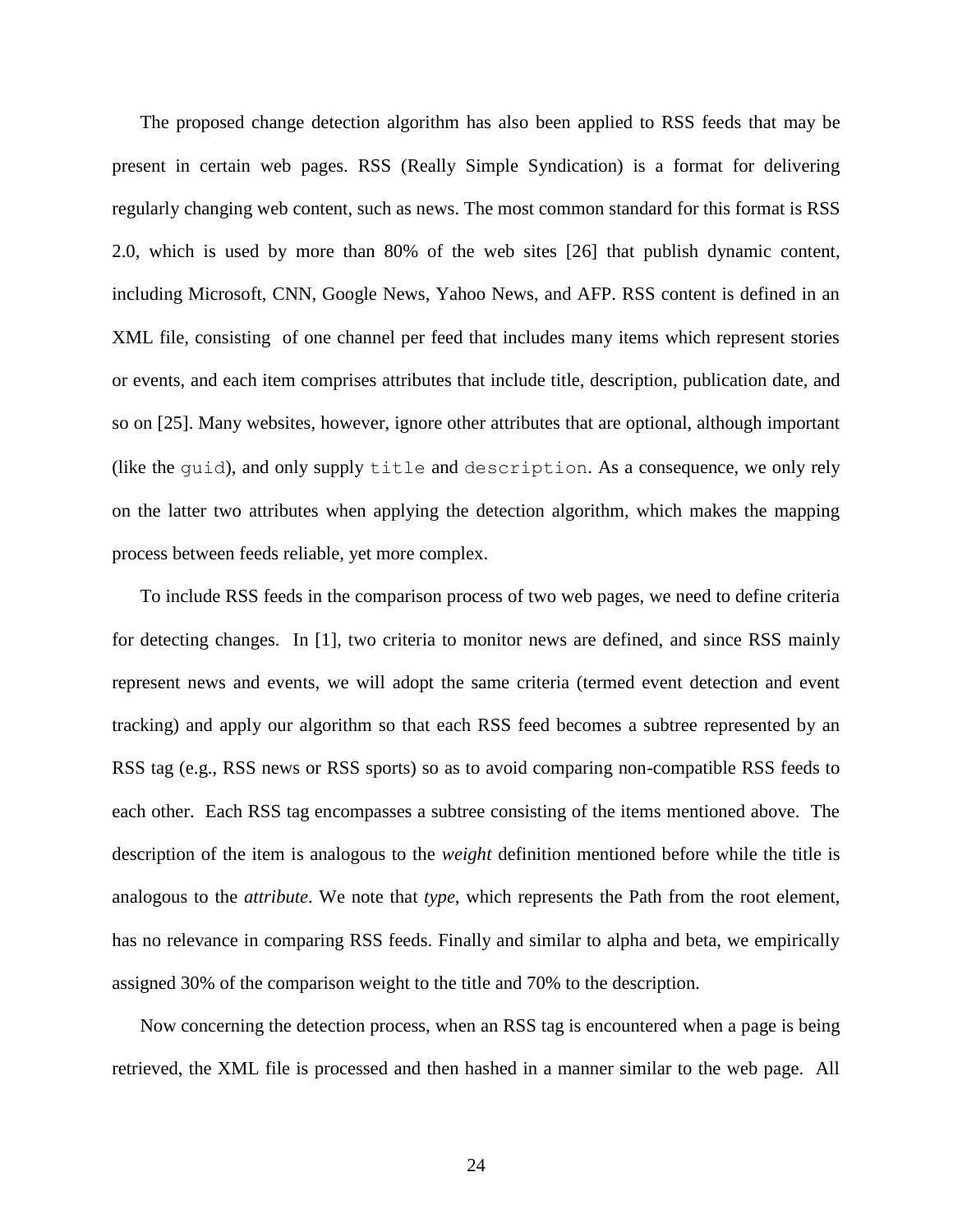items are then compared to each other using the similarity functions employed for the main page (i.e., (1) and (2)), and the similarity coefficients are stored in a special array. Then a mapping is applied to define the nearest item in the second file to each item in the first file, which is done by finding the item of the next page which corresponds to the highest similarity coefficient.

To classify the type of change, the similarity coefficient of the mapping between two items will be used as indication that the item was modified if it is positive (less than 1), and that the item of the first page was removed if the coefficient is negative. As for added items, every mapped item of the second page is traversed to see if it is not mapped to any item in the first page (does not exist), or if it is only mapped to item(s) in the first page with negative similarity coefficient(s). In such cases, it will be concluded that the item was added.

Table 4 illustrates an example of a comparison between two RSS feeds retrieved from yahoo.com on Sep 3, 2007 at 11:30 GMT and then at 15:46 GMT**.** From the perspective of the first page (P1), we observe that items 8, 13, 15, 16, and 18 were not modified, items 1, 2, 3, 14, and 20 were modified, while items 4, 5, 6, 7, 9, 10, 11, 12, 17, and 19 were removed. Now, from the perspective of the updated page  $(P2)$ , we deduce that items 1, 5, 7, 9, 10, 11, 18, and 19 were added. We should stress while examining the coefficient values that Table 4 only shows the titles that only make up 30% of the weight, and does not reveal the descriptions that account for 70%.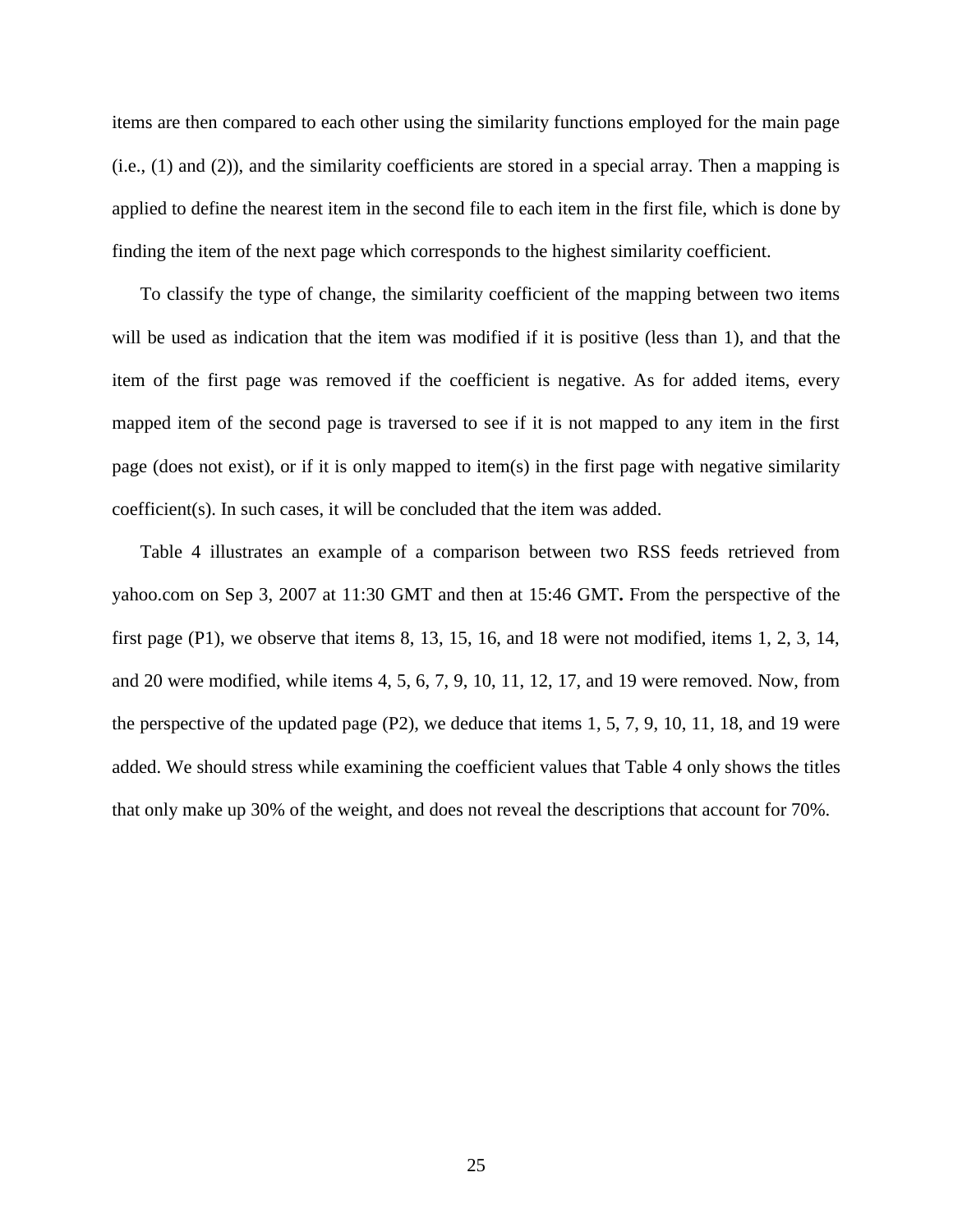| <b>Item</b><br>P <sub>1</sub> | <b>Item</b><br>P <sub>2</sub> | <b>Similarity</b><br><b>Coefficient</b> | <b>Item Title 1</b>                                          | <b>Item Title 2</b>                                          |
|-------------------------------|-------------------------------|-----------------------------------------|--------------------------------------------------------------|--------------------------------------------------------------|
| $\mathbf{1}$                  | $\overline{2}$                | 0.227523                                | Felix becomes Category 5 hurricane                           | Felix becomes Category 5 hurricane                           |
| 2                             | 3                             | 0.143421                                | Power outage from California heat wave                       | Calif. heat leaves 14,000 without power                      |
| 3                             | $\overline{4}$                | 0.52088                                 | Britain pulls out from Basra base                            | Britain pulls out of downtown Basra base                     |
| $\overline{4}$                | 10                            | $-0.11353$                              | Lines at United States borders longer                        | Bush makes war assessment in Iraq                            |
| 5                             | 5                             | $-0.61324$                              | Girl, 13, found dead in Ariz. mine shaft                     | Iranian-American scholar leaves Iran                         |
| 6                             | 6                             | $-0.47722$                              | Lebanese army hunts for fugitives                            | Rocket lands by Israeli day care center                      |
| 7                             | 12                            | $-0.53326$                              | Scientists test new bipolar remedies                         | Women may need different heart treatment                     |
| 8                             | 8                             | 1                                       | Report: U.S. workers are most productive                     | Report: U.S. workers are most productive                     |
| 9                             | 5                             | $-0.6372$                               | Movie studios bask in blockbuster summer                     | Director says Owen Wilson's doing better                     |
| 10                            | 10                            | $-0.49718$                              | Serena, Henin to square off at U.S. Open                     | Federer, Roddick highlight Open today                        |
| 11                            | 4                             | $-0.46826$                              | British troops quit Iraqi city of Basra                      | Bush holds "war council" with top aides in Iraq              |
| 12                            | 12                            | $-0.08292$                              | Felix becomes rare top-ranked storm                          | Hurricane Felix threatens Central America                    |
| 13                            | 13                            | 1                                       | N.Korea says U.S. to remove it from terrorism<br>list        | N. Korea says U.S. to remove it from terrorism<br>list       |
| 14                            | 14                            | 0.785882                                | APEC set for world trade, climate change talks               | APEC set for world trade, climate change talks               |
| 15                            | 15                            | 1                                       | Afghan Taliban vow to kidnap, kill more<br>foreigners        | Afghan Taliban vow to kidnap, kill more<br>foreigners        |
| 16                            | 16                            | 1                                       | Russian strategic bombers run Arctic exercise                | Russian strategic bombers run Arctic exercise                |
| 17                            | 15                            | $-0.58235$                              | China vows to clean up toxins amid food scares               | Edwards gets fresh union backing for White<br>House bid      |
| 18                            | 17                            | 1                                       | Study finds smokers have higher risk of<br>dementia          | Study finds smokers have higher risk of<br>dementia          |
| 19                            | 5                             | $-0.60234$                              | Former Bangladesh PM Zia arrested                            | UN chief in Sudan to push for Darfur peace                   |
| 20                            | 20                            | 0.43125                                 | Maximum strength Hurricane Felix aims for<br>Central America | Maximum strength Hurricane Felix aims for<br>Central America |

|  | Table 4. An example of mappings between news feeds (based on title and description) |  |  |  |
|--|-------------------------------------------------------------------------------------|--|--|--|
|  |                                                                                     |  |  |  |

# **6. Discussion and Conclusion**

This paper described an improved Web change detection approach based on restricting the similarity computations to subtree nodes having the same HTML tag, and hashing the web page for direct in-memory access to node information. A practical server application was developed to allow for scheduling web page monitoring jobs and producing reports and graphs against stored similarity data that describe processed comparisons between a page and its previous version(s). Performance measurements using a group of web pages selected from a pool of over 200 pages showed that the enhanced algorithm can perform change detection in the order of seconds for small and medium-sized web pages, and in the order of few tens of seconds for large web pages.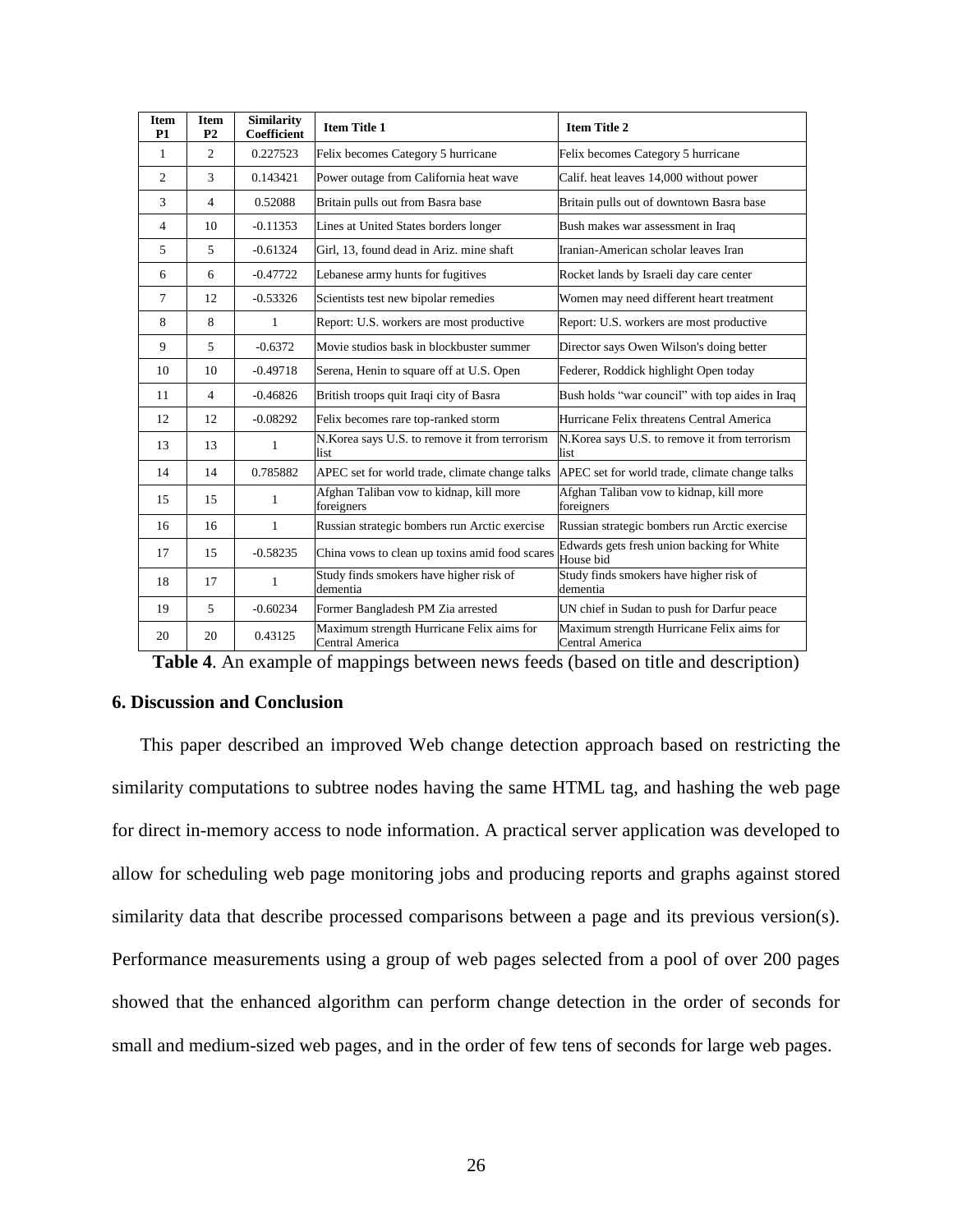Concerning the limitation that was mentioned in Subsection 3.1, there are three situations in which changes using our approach will not be detected:

- 1. A new tag is *added* directly below the <BODY> tag (at level 3) in the new page, given that there is no tag of the same type at the same level in the old page.
- 2. A tag at level 3 in the new page is *changed* to a tag of type *k*, given that there is no tag of type *k* at level 3 in the old page.
- 3. A tag of type *j* at level 3 in the new page is *deleted*, given that it is the only tag of that type at that level in the old page, and that no other tag of type *j* now exists in the new page at level 3.

Other than the above situations, the algorithm will always detect the changes. The important question, however, is how probable are the above situations? To answer this question, we refer to the study that was reported in [9], which analyzed the changes made to web pages by crawling over 150 million HTML pages once a week, over a span of 11 weeks. Of concern to our work are the types of changes made to the HTML markup. Out of the almost 1.5 million changes in the markup that were detected (1% of the total sample size), 61% were for attribute changes, 32% for adding or deleting attributes, and 6% for adding or deleting tags. The tags that were affected (out of the 6%) were the  $\langle A \rangle$  tag (48%),  $\langle IMG \rangle$  tag (10%), comments (23%), and the rest were distributed among non-popular tags (<META>, <PARAM>, <INPUT>, etc.). The study did not provide information concerning the position of the changed tags within the web pages, but according to our relatively small set of web pages that we used for performance testing, we noticed that the probability of the  $\langle A \rangle$  tag falling directly below the  $\langle BODY \rangle$  tag is less than 5% while that of the  $\langle 1 \text{M} G \rangle$  tag is less than 15%. From the above data, it is very easy to see that the probability of the three situations occurring in practice is very low (about 38 in one million).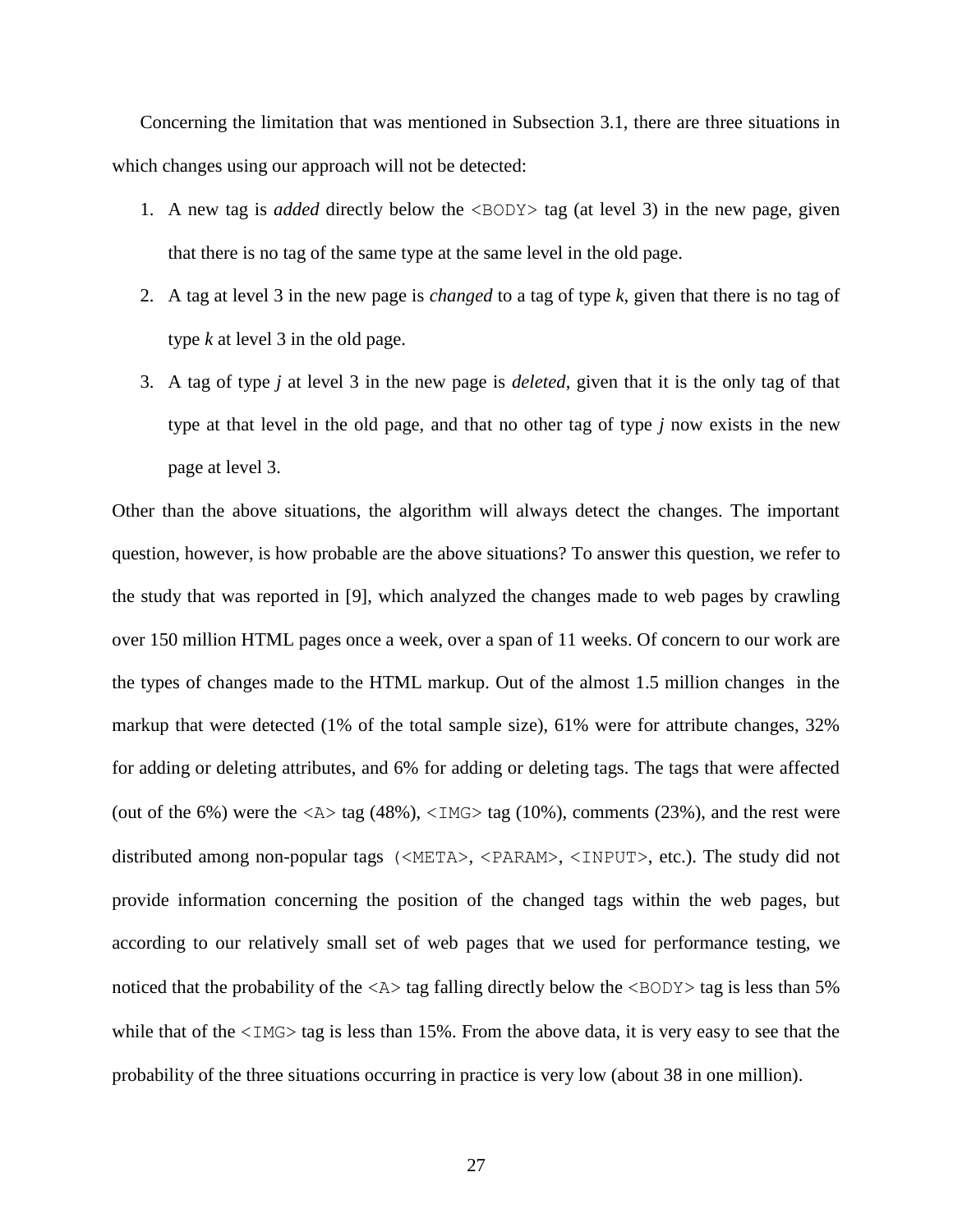For future works, the algorithm can be parallelized through multithreading, which can increase performance significantly. In particular, since each subtree of the original page (left subtree) is compared to all similar subtrees of the updated page (right subtrees), one thread could compare one or more left subtrees to all right subtrees and identify the most right similar subtree. Given that the comparisons (for computing the similarity coefficients) are by far the most timeconsuming tasks of the algorithm, multithreading could potentially divide the running time of the algorithm by *M*, where *M* is the number of threads. Another suggested future work involves the application of this algorithm to the Deep (Hidden) Web, mostly concerning dynamic web pages that are generated in response to submitted queries. Moreover, and since in this work we have applied our algorithm to RSS feed changes, it should also be straightforward to handle online blogs in a similar fashion knowing they are defined in XML files just like RSS contents are.

# **References**

- [1] J. Allan, R. Papka, and V. Lavrenko, On-line new event detection and tracking. In *Proceedings of the 21st international ACM SIGIR conference on research and development in information retrieval*, August 1998, pp. 37–45.
- [2] B. Brewington and G. Cybenko, How dynamic is the web? In *Proceedings of WWW2000*, March 2000.
- [3] S. Chakravarthy, J. Jacob, N. Pandrangi, and A. Sanka, Webvigil: An approach to just-intime information propagation in large network-centric environments, *2nd International Workshop on Web Dynamics*, Honolulu, Hawaii, 2002.
- [4] S. Chawathe, J. Widom, A. Rajaraman, and H. Garcia-Molina, Change Detection in Hierarchically Structured Information**,** *ACM SIGMOD international conference on Management of data*, Montreal, Canada, 1996, pp. 493-504.
- [5] S. Chawathe and H. Garcia-Molina, Meaningful Change Detection in Structured Data, *ACM SIGMOD international conference on Management of data*, v. 26, n. 2, 1997, pp. 26- 37.
- [6] J. Cho and H. Garcia-Molina, Synchronizing a database to improve freshness, *SIGMOD Record*, vol. 29, no. 2, pp. 117-128, June 2000.
- [7] G. Cobena, S. Abiteboul, and A. Marian, Detecting changes in XML documents, *18th International Conference on Data Engineering*, San Jose, CA, 2002, pp. 41-52.
- [8] F. Douglis, T. Ball, Y. Chen, and E. Koutsofios, The AT&T Internet difference engine: tracking on the Web, *World Wide Web*, v. 1, 1998, pp. 27–44.